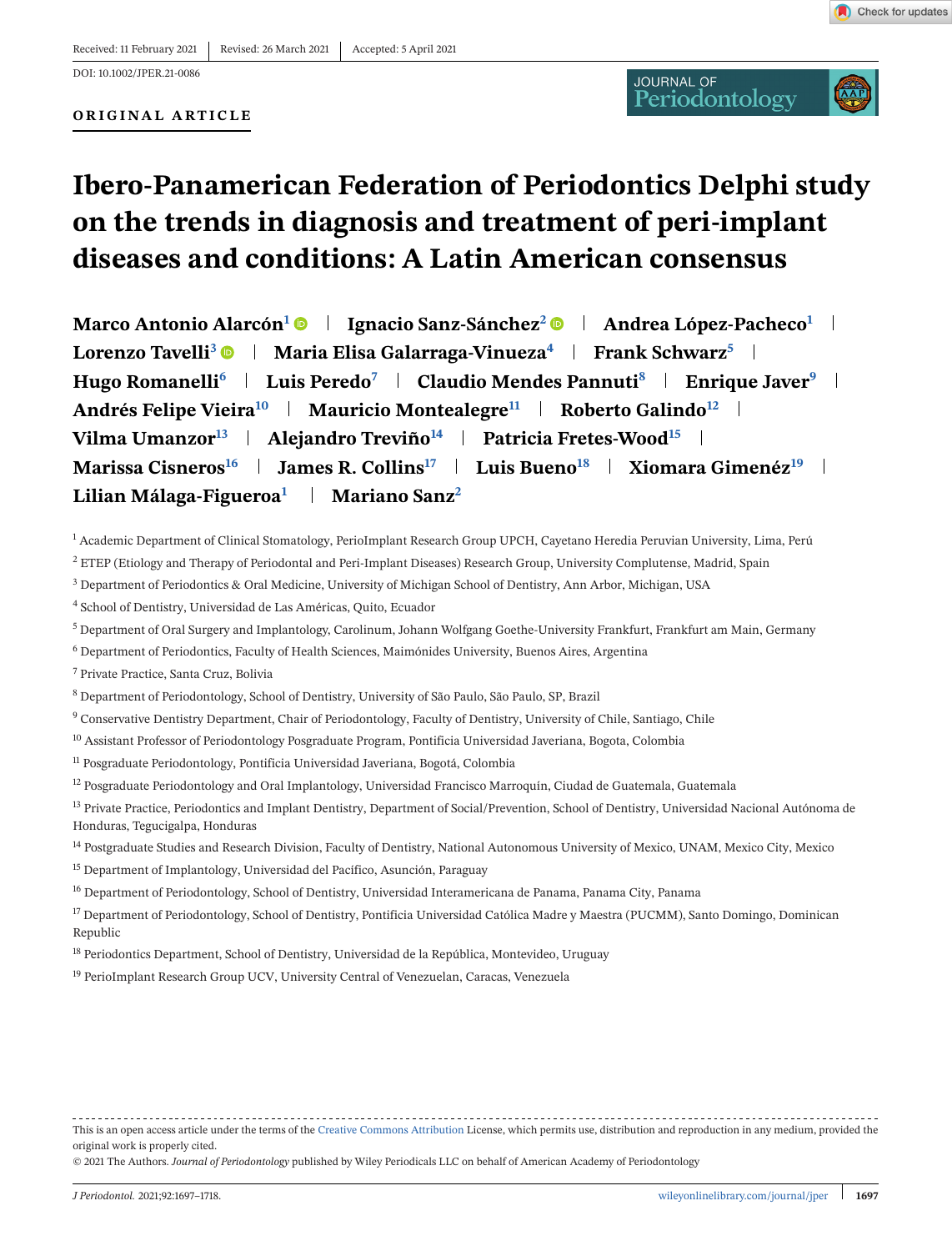#### **Correspondence**

Prof. Ignacio Sanz Sánchez, Facultad de Odontología, Universidad Complutense de Madrid, Plaza Ramón y Cajal s/n. 28040 Madrid, Spain.

Email: [ignaciosanz@ucm.es](mailto:ignaciosanz@ucm.es)



## **Abstract**

**Background:** The social diversity, heterogeneous culture, and inherent economic inequality factors in Latin America (LA) justify conducting a comprehensive analysis on the current status and future trends of peri-implant diseases and conditions. Thus, the aim of this Delphi study was to predict the future trends in the diagnosis and treatment of peri-implant diseases and conditions in LA countries for the year 2030.

**Methods:** A Latin American steering committee and group of experts in implant dentistry validated a questionnaire including 64 questions divided into eight sections. The questionnaire was run twice with an interval of 45 days, with the results from the first round made available to all the participants in the second round. The results were expressed in percentages and data was analyzed describing the consensus level reached in each question.

**Results:** A total of 221 experts were invited to participate in the study and a total 214 (96.8%) completed the two rounds. Moderate (65%-85%) to high consensus  $(≥85%)$  was reached in 51 questions (79.69%), except in the questions dealing with "prevalence", where no consensus was reached. High and moderate consensus was attained for all the questions in three fields (risk factors and indicators, diagnosis and treatment of peri-implant conditions and deficiencies, and prevention and maintenance).

**Conclusions:** The present study has provided relevant and useful information on the predictions in the diagnosis and treatment of peri-implant diseases with a high level of consensus among experts. Nevertheless, there is still a lack of agreement in certain domains.

#### **KEYWORDS**

consensus, Delphi technique, dental implants, diagnosis, peri-implantitis

#### **1 INTRODUCTION**

The use of dental implants to replace missing teeth has demonstrated long-term predictable outcomes to restore lost masticatory function and aesthetics.<sup>[1,2](#page-19-0)</sup> The prevalence of biological and biomechanical complications, however, has gradually increased during the last decades and its awareness has risen in the dental community. $3-5$  The most common biological complications are the peri-implant diseases<sup>6</sup> that were recently classified in the last World Workshop on the Classification of Periodontal and Peri-Implant Diseases and Conditions as peri-implant health, peri-implant mucositis, peri-implantitis, and soft and hard tissue deficiencies.<sup>7,8</sup>

Peri-implant diseases were defined as inflammatory conditions of the surrounding soft and hard tissues in response to the accumulation of bacterial biofilm and their diagnosis and associated risk factors were established based on the available scientific evidence<sup>7,9</sup>. Nevertheless, the application of these clinical categories with their respective preventive and treatment recommendations have not yet being thoroughly applied in the Latin American (LA) population, who may have a specific disease expression and different exposure to risk factors. This population diversity, heterogeneous culture and inherent economic and social inequality factors may justify conducting a comprehensive analysis on the status and future trends of peri-implant diseases and conditions in this region of the world.<sup>10,11</sup>

There are different methodologies and social sciences to establish predictions and to study trends, and the most used in medical sciences is the Delphi methodology.<sup>12</sup> This approach belongs to the subjective-intuitive methods of foresight, especially useful for long-range forecasting, as expert opinions are the only source of information available.<sup>13</sup> Its main objective is to evaluate the degree of consensus among experts in a specific topic. In this approach, a structured group of individuals deals with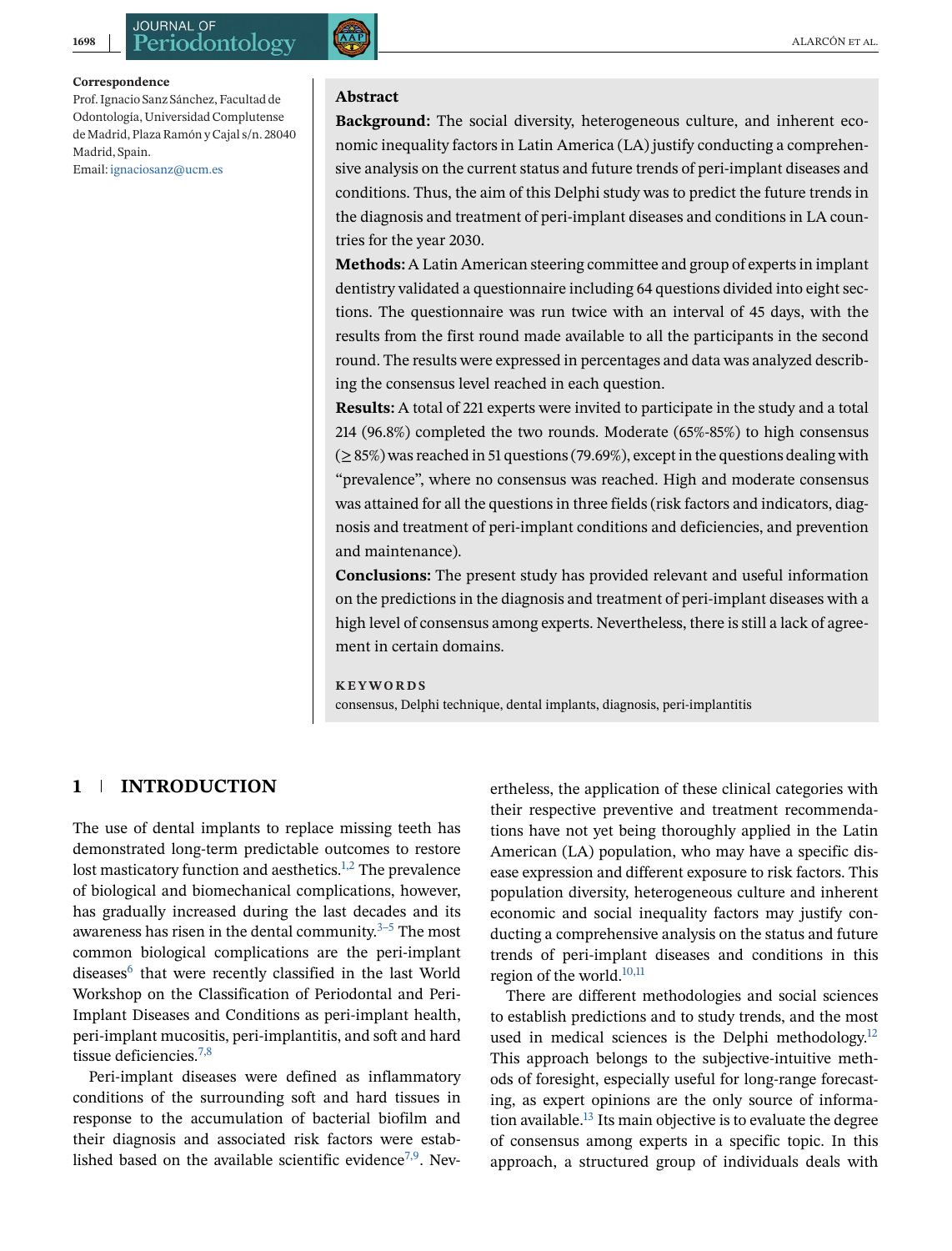complex problems through structured communication, individual feedback, group judgment, and discussion. $^{14}$ First, by evaluating the previously available information and looking at suitable tendencies or evolution patterns and then allowing the most probable future environments, which are arrived by consensus.<sup>15</sup> The answers of the experts are obtained in consecutive rounds of anonymous questionnaires, which try to keep the maximum independency of criteria of the individual expert but aim for a consensus among the experts. Once the collected data from the surveys are analyzed, the final prediction is developed depending on the degree of consensus achieved by the selected group of experts. $^{13}$  Recently, this methodology has been successfully introduced in Dentistry to predict the development of different specialties in Europe, with the support of relevant scientific societies such as the Spanish Society of Periodontology (*Sociedad Española de Periodoncia y Oseointegración*, SEPA), <sup>[16](#page-20-0)</sup> European Federation of Periodontology (EFP), $^{17}$  and the European Association for Osseointegration (EAO).<sup>18</sup> In LA, the Ibero-Panamerican Periodontology Federation (*Federación Ibero-Panamericana de Periodoncia,* FIPP) is a transnational umbrella organization gathering national societies from 15 countries. One of the main goals of this organization is to provide guidelines on education and practice and to develop future trends based on scientifically proven methods, such as the Delphi methodology.

It was therefore the primary objective of this FIPP endorsed project to use the Delphi methodology to generate by consensus the future trends in the diagnosis and treatment of peri-implant diseases and conditions in LA countries for the year 2030.

### **2 MATERIAL AND METHODS**

#### **2.1 Study design**

This investigation was designed as a qualitative, observational, 2-round Delphi study.<sup>13</sup> Ethical approval and patient consent were not required, as we did not involve patients. Therefore, it had not to be conducted in accordance with the Helsinki Declaration of 1975, as revised in 2013.

## **2.2 Advisory committee**

An Advisory Committee (M.A.A, I.S.S, A.L.P, L.T, M.E.G.V, L.M.F, M.S.A.) was built in advance to: (1) define the context and the timeframe of the forecast, (2) design and validate the questionnaire, (3) select a Steering Committee comprising experts in periodontology and oral implantol-

**JOURNAL OF** ALARCÓN ET AL. **1699** | 1699

ogy, representing all countries from the region. The role of this Steering Committee was to approve and finalize the questionnaire and to select the expert panel with members from each country with proved expertise either in the surgical or the restorative aspects of oral implants.

## **2.3 Questionnaire**

The first version of the questionnaire was discussed by the Steering Committee in September 2020. Each member scored each question for relevance, clarity, wording, and order, besides evaluating the possible answers. Also, they were asked to make free comments. Finally, the questionnaire was modified, and the final version was approved.

The structured questionnaire was designed to be completed in ∼20 minutes. The final version was constructed using an online software\* . It contained 64 close-ended questions and was divided in the following eight sections:

- A. Diagnosis (8 questions)
- B. Risk factors and risk indicators (7 questions)
- C. Surgical and prosthetic considerations (11 questions)
- D. Prevalence (3 questions)
- E. Treatment of peri-implant mucositis (6 questions)
- F. Treatment of peri-implantitis (14 questions)
- G. Diagnosis and treatment of peri-implant conditions (6 questions)
- H. Prevention and maintenance (9 questions)

Well-defined answers were provided to all questions. Further, an open-end space was provided for each question to allow for open comments by the expert, answer differently or make any clarification. These comments were analyzed in the consensus meeting to discuss and to clarify the responses.

## **2.4 Selection of experts**

Experts from 16 countries were selected by the Steering Committee representing three possible professional profiles: academic (i.e., teaching institutions, universities), clinical setting (i.e., private dental practice), and the public health sector. To be considered as an expert, one of the following inclusion criteria should be met: (1) specialist with a degree or certificate obtained in a university or (2) general dentist with more than 10 years of experience in dental implantology. Using these criteria, 221 experts received an invitation letter to participate in the study, as

<sup>\*</sup> (SurveyMonkey Inc, San Mateo, CA, U.S.A)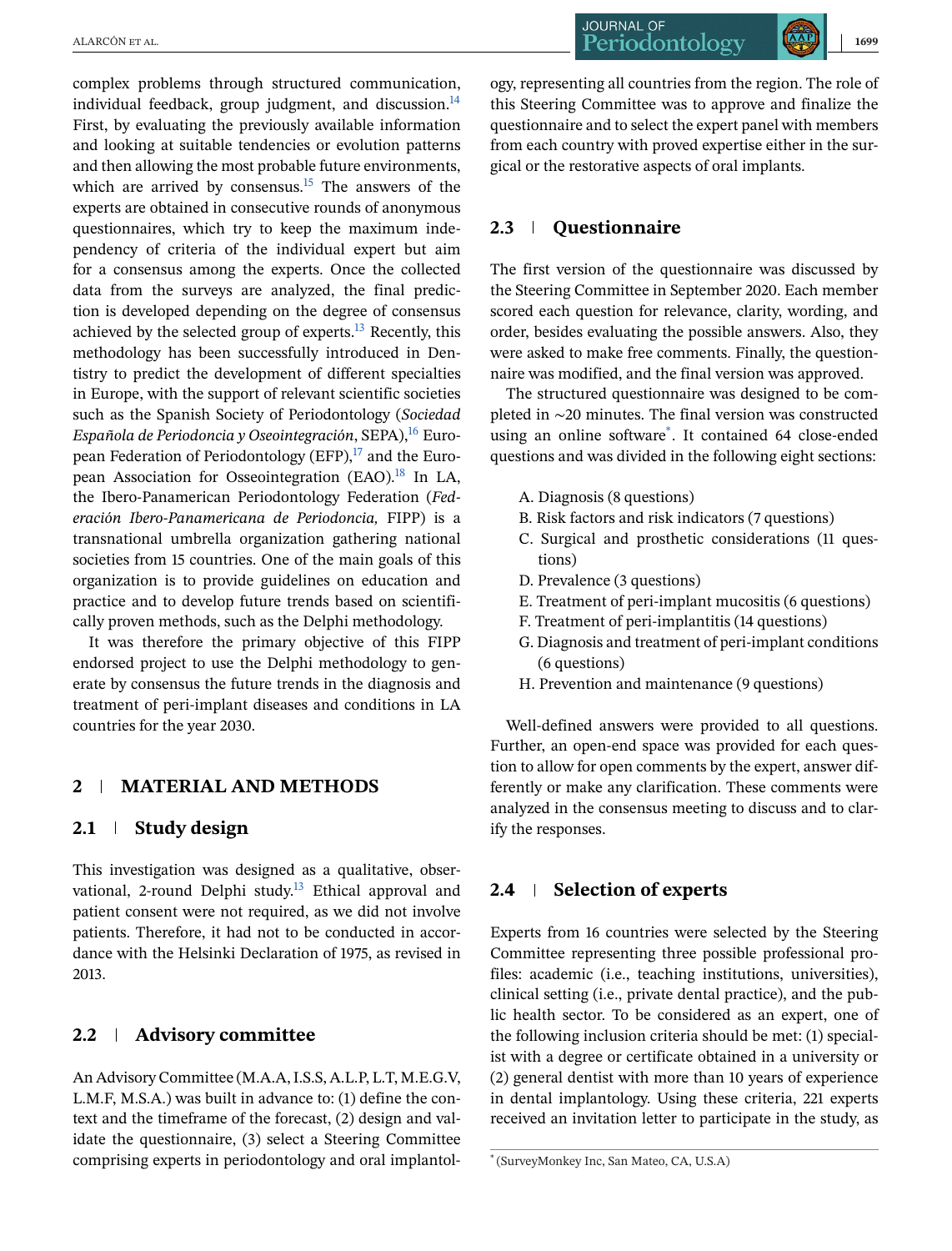well as the online address where the questionnaire should be answered. Each country was represented in the model by a number of experts proportional to the number of active dentists. A minimum of six experts was set for each country.

## **2.5 Data collection**

**JOURNAL OF** 

The online questionnaire was sent to the selected experts (October 2020) and a timeframe of 2 weeks was given to get the answers. These responses were collected by the Steering Committee and then after 45 days, the second round of questionnaires was sent to the experts, including a summary of the results of the first round (November 2020). In this manner the experts could "align" with the thoughts of other participants, allowing them to change their answer or remain with their previous response.

The filled second questionnaires were collected again, and a systematized data analysis was carried out to describe the consensus reached. By agreement, the following levels of consensus were established: (1) no consensus when <65% of concordant answers were attained in the second round; (2) moderate consensus when achieving between 65%–85%; and (3) high consensus when reaching >85%.

#### **2.6 Consensus conference**

An online meeting conference convened by M.A.A was held on November 2020. During this meeting, the results from each question to the second questionnaire were presented. Discussion during the meeting specifically dealt with those answers not reaching consensus after the second round and those answers requiring further discussion. These specific questions requiring further discussion were clarified, and consensus was reached among those present at the conference.

#### **2.7 Data analysis**

After the first and second round, the answers to each question were individually analyzed by descriptive statistics with data presented as absolute values and percentages, as well as means using a specific software.† In addition to statistical descriptors, in those questions where consensus was not achieved, the expert's comments were taken into consideration, as well as any personal observation opposed to the consensus achieved by the experts.

#### **3 RESULTS**

A total of 221 experts from LA were invited to participate in this study. In the first round, 100% of the participants answered the questionnaire and 214 (96.83%) participated in the second round. The distribution of experts for each country is depicted in Table [1.](#page-4-0)

In the first round, the established threshold for consensus  $(>65%)$  was achieved in 42 questions  $(65.63%)$  and in the second round this level reached 51 questions (79.69%). Moderate to high consensus was reached for all the questions in three fields: "risk factors and risk indicators," "diagnosis and treatment of peri-implant conditions and deficiencies," and "prevention and maintenance." The field of "prevalence" did not reach consensus on any of the questions. The consensus achieved for each field is depicted in Figure [1](#page-16-0) and Table [2.](#page-6-0)

The field of "Diagnosis" reached high consensus in four out of the eight questions. Most of the experts agreed that an initial radiograph following implant loading will be necessary to determine baseline bone levels (98.13%) and that an additional one after a loading period between 6 and 12 months should be taken to establish a bone level reference following physiological remodeling (96.73%). They also agreed that bleeding on gentle probing should be the main parameter for early diagnosis of peri-implant mucositis (85.51%) and that early diagnosis of this condition will decrease the incidence of peri-implantitis (97.20%). However, no consensus was reached regarding the role of probing (63.08%), the probe material (56.54%), or the ideal radiographic analysis to determine peri-implant marginal bone loss (58.88%) (Table [2A\)](#page-6-0).

The field of "risk factors and risk indicators" reached high consensus in 6 out of 7 questions. Most of the experts considered that plaque/biofilm (87.38%), lack of professional supportive therapy (92.52%) and history of periodontal diseases (90.19%) as a risk factor for peri-implantitis. Likewise, most of the respondents estimated that smoking (97.66%), uncontrolled diabetes (96.26%), and peri-implant keratinized mucosa deficiency (89.25%) should also be considered risk factors for peri-implant diseases (Table [2B\)](#page-6-0).

Most of the questions in the field of "surgical and prosthetic considerations" reached a moderate consensus. Most of the experts agree that the quality of the implant placement surgical procedure will influence the risk of peri-implantitis (90.19%). However, experts agreed that immediate implants (81.31%) and placement of implants in previously regenerated bone (80.84%) was not a risk factor leading to peri-implant diseases. Although there was consensus that similar roughness implants (70.56%) and bone level implants will be more common (76.64%), there was no consensus for the location of the implant

<sup>†</sup> Microsoft Office Excel, Los Angeles, CA, USA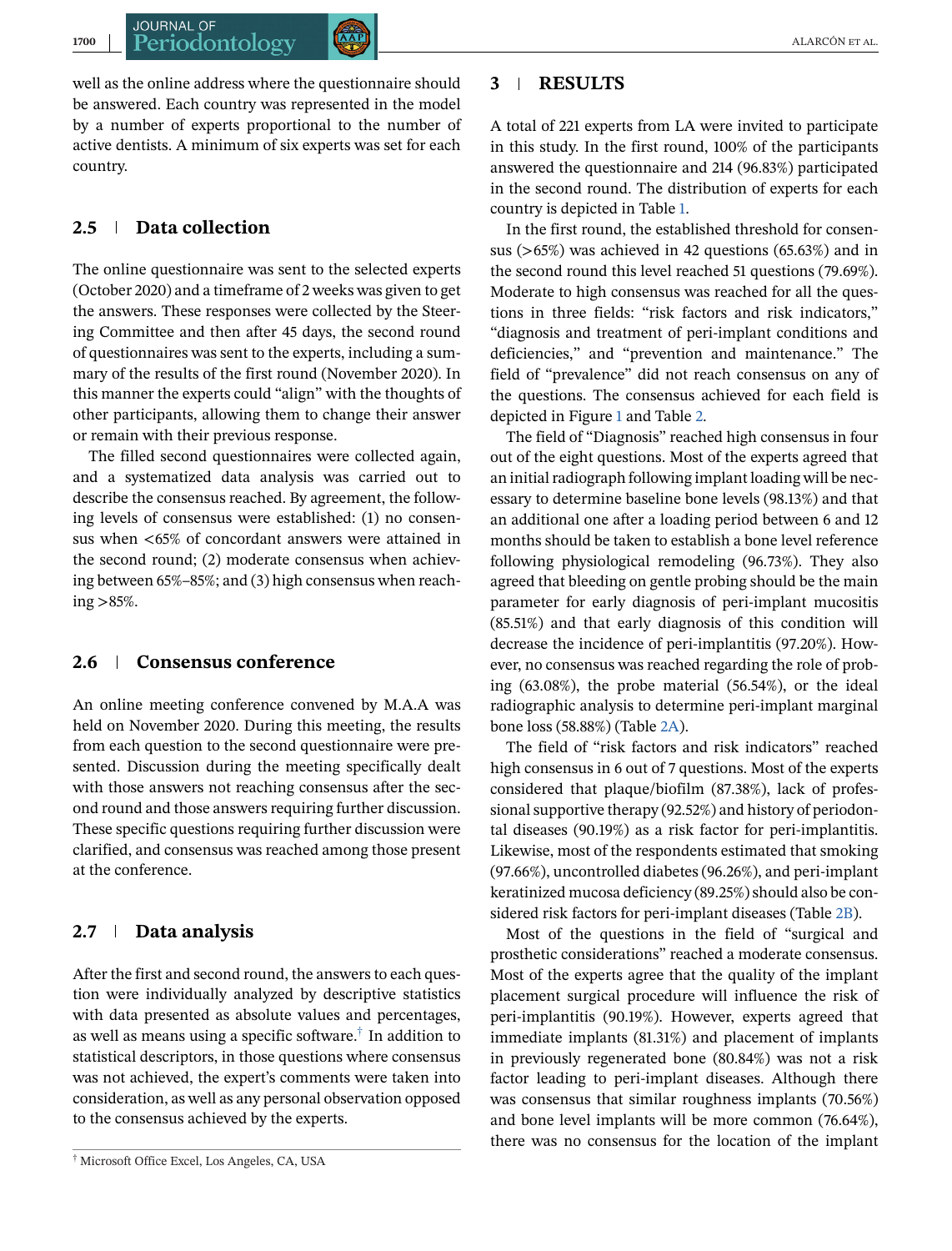<span id="page-4-0"></span>

|                                 | <b>EXPERTS</b> | Zalduendo; Carlos Lemme; Ruben Alfredo Forte; Enrique Fernandez Bodereau; Ricardo Bachur; Jorge Galante;<br>Jorge Ernesto Aguilar; Guillermo Schinini; Diego Bechelli; Raquel Miodowky; Hugo Romanelli; Mariano Axel<br>Roberto Lenarduzzi; Alejandro Maddalena; Gerardo Francisco Saiz; Adrian Carlos Bencini; Martin Fernando<br>Ramón Amer. | Fabiana Hurtado Saucedo; Oscar Arauco Urzagaste; Claudio Murillo Sasamoto; Pablo Enrique Guzmán Trujillo;<br>Primo Herrera Subelza; Paola Andrea Jiménez Daleney; Darwin Sergio Justiniano Pereyra; Roly Montero; Angela<br>David Muñoz; Amilkar Rocha; Luis Guillermo Peredo Paz. | Bosque Keedi; Isabella Neme Ribeiro Dos Reis; Alliny De Souza Bastos; Newton Sesma; Marcos Venturini Ferreira;<br>de Miranda; Katia Fernanda Nery Américo; Bill Okuma Oliveira; Roger Nishyama; Ligia Drovandi Braga Rotundo;<br>Maria Luiza Cabral Maia; Alessandro Lourenco Januário; Nataly Rabelo Mina Zambrana; Daniel Eduardo Saldanha<br>Henrique Fukushima; Lilian Smeke; Marcelo Augusto Fonseca; Marcelo Cavalli; Piero Rocha Zanardi; Caroline<br>Natacha Kalline De Oliveira; Karina Pintaudi Amorim; Bruno Nunes De França; Lauren Oliveira Lima Bohner;<br>Alexandre Hugo Llanos; Herbert Horiuti; Maria Luisa Silveira Souto; Gustavo Vargas Da Silva Salomão; Thiago<br>Ramos Reis Reina; Vitor Sapata; Guilherme Castro Lima Silva Do Amaral; Caio Cesar Cremonini; Daniel Isaac<br>Nayara De Lucena; Gabriel Leonardo Magrin; Marcelo Isidoro; Claudia Cristina Riquelme; Francisco De Assis<br>Vitório Antonio Filomeno; Carlos Eduardo Secco Mafra; Giuseppe Alexandre Romito; Juliana Assef Ganhito;<br>Nunes Martins Araujo; Victor Matsubara; Marcelo Munhoz Romano; Rodrigo Carlos Nahás de Castro Pinto;<br>Sendyk; Claudio Mendes Pannuti. | Sergio Olate; Rodrigo Andres Kaiser Cifuentes; Roberto Irribarra; Patricio Alejandro Herane Comandari; Roque Jose<br>Christian; Alfredo Hernán Von Marttens Castro; Carlos Godoy Cruzat; José Manuel Abarca; Patricio Fuentes<br>Cona Trujillo; Rodrigo Fariña; Sergio Hernan Marchant Molina; Carlos Rodrigo Parra Atala; Sergio Acosta<br>Zuleta; Edgar Berg; Javier Enrique Basualdo Allende; Miguel Oscar De La Fuente Avila. | Janeth Pedroza; Miguel Fernando Vargas Del Campo; Fernando Galindo G; Andrea Gómez Pinzón; Lina Suárez;<br>Sergio Iván Losada Amaya; Alejandro Bermudez Munar; Yamil Augusto Lesmes Otavo; Wilhelm Bellaiza Cantillo;<br>Rodrigo Alberto Pelaez Gallego; María Alejandra Sabogal Bassil; Gabriel Campuzano Barriga. | Carolina Vargas Loría; Marisol Palma Fernández; Natalia Araya Fonseca; Mariana Gil; Gisella Rojas González;<br>Natalia Arguedas Vega; Gerardo Mora; Pablo Guzmán; Francisco José Jiménez Bolaños; Juliana Castro. | (Continues) |
|---------------------------------|----------------|------------------------------------------------------------------------------------------------------------------------------------------------------------------------------------------------------------------------------------------------------------------------------------------------------------------------------------------------|------------------------------------------------------------------------------------------------------------------------------------------------------------------------------------------------------------------------------------------------------------------------------------|----------------------------------------------------------------------------------------------------------------------------------------------------------------------------------------------------------------------------------------------------------------------------------------------------------------------------------------------------------------------------------------------------------------------------------------------------------------------------------------------------------------------------------------------------------------------------------------------------------------------------------------------------------------------------------------------------------------------------------------------------------------------------------------------------------------------------------------------------------------------------------------------------------------------------------------------------------------------------------------------------------------------------------------------------------------------------------------------------------------------------------------------------------------------|-----------------------------------------------------------------------------------------------------------------------------------------------------------------------------------------------------------------------------------------------------------------------------------------------------------------------------------------------------------------------------------------------------------------------------------|---------------------------------------------------------------------------------------------------------------------------------------------------------------------------------------------------------------------------------------------------------------------------------------------------------------------|-------------------------------------------------------------------------------------------------------------------------------------------------------------------------------------------------------------------|-------------|
|                                 | De             | 7.48                                                                                                                                                                                                                                                                                                                                           | 5.14                                                                                                                                                                                                                                                                               | 20.56                                                                                                                                                                                                                                                                                                                                                                                                                                                                                                                                                                                                                                                                                                                                                                                                                                                                                                                                                                                                                                                                                                                                                                | 7.48                                                                                                                                                                                                                                                                                                                                                                                                                              | 5.61                                                                                                                                                                                                                                                                                                                | 4.67                                                                                                                                                                                                              |             |
| Experts distribution by country | $\mathbf{z}$   | $\frac{8}{1}$                                                                                                                                                                                                                                                                                                                                  | $\Box$                                                                                                                                                                                                                                                                             | $\ddot{4}$                                                                                                                                                                                                                                                                                                                                                                                                                                                                                                                                                                                                                                                                                                                                                                                                                                                                                                                                                                                                                                                                                                                                                           | $\overline{16}$                                                                                                                                                                                                                                                                                                                                                                                                                   | $\overline{c}$                                                                                                                                                                                                                                                                                                      | $\overline{10}$                                                                                                                                                                                                   |             |
| TABLE 1                         | COUNTRY        | Argentina                                                                                                                                                                                                                                                                                                                                      | Bolivia                                                                                                                                                                                                                                                                            | Brazil                                                                                                                                                                                                                                                                                                                                                                                                                                                                                                                                                                                                                                                                                                                                                                                                                                                                                                                                                                                                                                                                                                                                                               | Chile                                                                                                                                                                                                                                                                                                                                                                                                                             | Colombia                                                                                                                                                                                                                                                                                                            | Costa Rica                                                                                                                                                                                                        |             |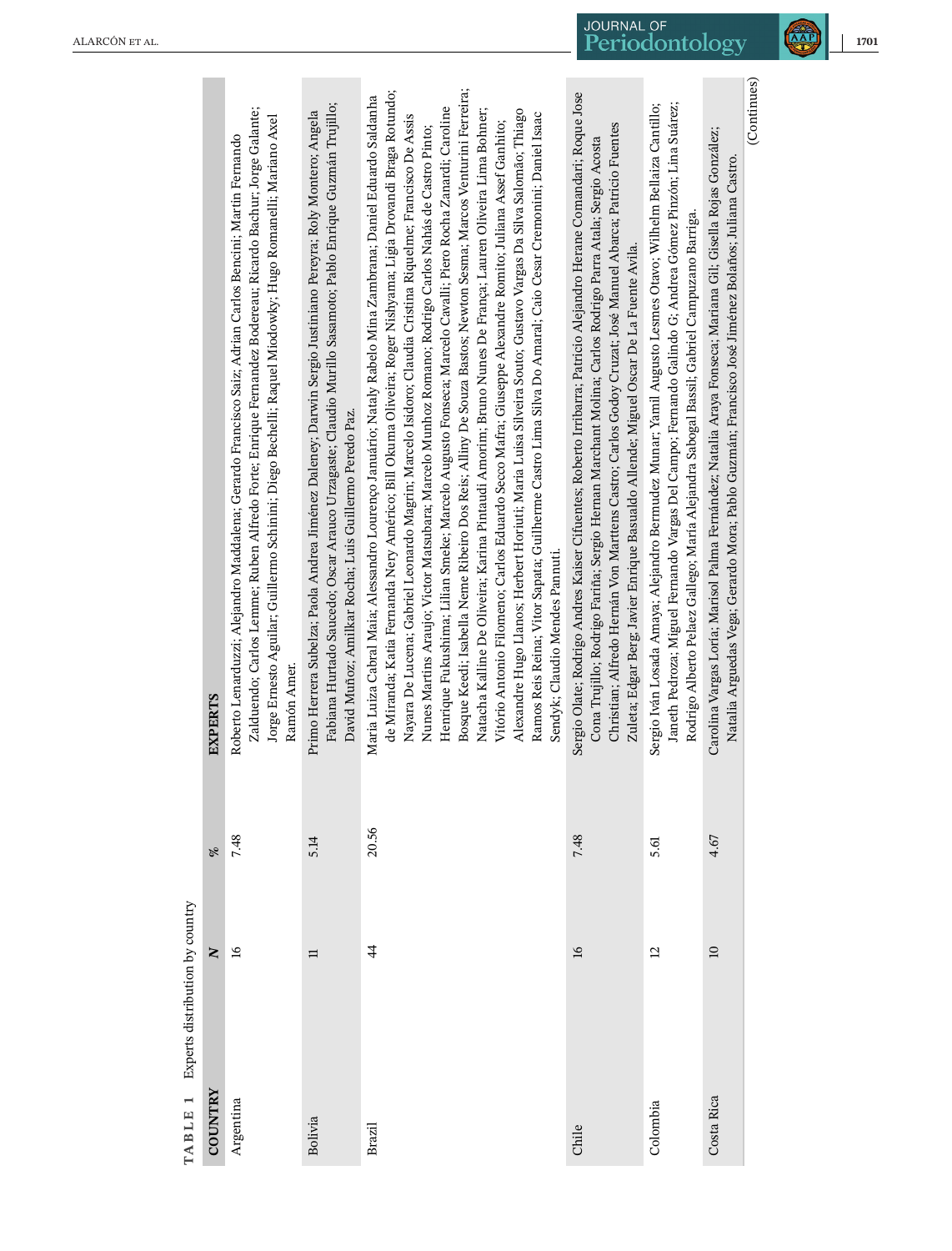| (Continued)<br>TABLE 1 |                 |      |                                                                                                                                                                                                                                                                                                                                                             |
|------------------------|-----------------|------|-------------------------------------------------------------------------------------------------------------------------------------------------------------------------------------------------------------------------------------------------------------------------------------------------------------------------------------------------------------|
| <b>COUNTRY</b>         | $\mathbf{N}$    | olo  | EXPERTS                                                                                                                                                                                                                                                                                                                                                     |
| Ecuador                | $\Xi$           | 4.67 | Miño Borja; Mario Eduardo Escobar Ramos; Nicolas Aguilera; Andrés Sancho; Marco Vinicio Medina Vega; Mario<br>Edwin Andrés Ruales Carrera; Iván Mauricio Bedoya Chacon; Mauricio Andres Tinajero Aroni; Esteban José Paz Y<br>Esteban Calderón Calle; Lenin Proaño.                                                                                         |
| Guatemala              | $\equiv$        | 5.14 | Patricia Estrada; Luis Fernando De Leon C; Alex Villela; Maria Del Pilar Urizar Urrutia; Mynor Paolo Paiz Pazos;<br>María Celeste Silva Bol; Diana Hernandez Chavarría; Diana Pellecer; Roberto Galindo; Otto Wug Molina; Luis<br>Grisolia                                                                                                                  |
| Honduras               | $\overline{10}$ | 4.67 | Jose Leon Padilla; Mayra Elizabeth Pineda Salgado; Karla Rapalo; Doris Melissa Ramos Morales; Ines Johana Awad<br>Ulloa; Jimmy Salatiel Salinas Macias; Hervey Stacy Hunter Romero; David Antón Hernández Rosales; Gabriela<br>Caballero; Vilma Alejandra Umanzor Bonilla.                                                                                  |
| Mexico                 | 13              | 6.07 | Arteaga Ruiz; Marisol Noriega Ebel; Bárbara Patricia Busto Rojas; Elizabeth Belmonte Hernández; Brenda Ruth<br>Carrillo; Maria Reina Guillemin; Alex Mendivil; Marisol Pérez Gasque Builla; Mauricio Cemaj; Alain Ayrton<br>Alejandro Treviño; Brenda Ximena Papadopulos Diez Barroso; Rodrigo Neria Maguey; Ana Gabriela Sifuentes<br>Garza Salinas.       |
| Panama                 | $\overline{10}$ | 4.67 | Luis Enrique Barrera Emiliani; Mario Macrini; Mariulys Amarilis Ramos Higuero; Rosana Medela; Gianni Calvosa;<br>Arlette Miller; Marcial Carles; Alejandra De La Rosa; Zorina Kuy; Mónica Shedden.                                                                                                                                                          |
| Paraguay               | $\circ$         | 2.80 | Carlos Barrios Cáceres; Melody Chase; Fábio Shiniti Mizutani; Rogerio Scipioni Junior; Gabriel Otazu Aquino;<br>Patricia Fretes Wood.                                                                                                                                                                                                                       |
| Peru                   | $\overline{4}$  | 6.54 | Claudia Delgado Nava; Andrés Chale Yaringaño; Otto Loechle Verde; Fernando José Lores Seijas; Victor Manuel<br>Miguel Angel Coz; José Antonio Balarezo Razzeto; Plinio Gómez Rodriguez; Arturo Jesús Gárate Arias; Carlos O.<br>Matta Morales; Carolina Chang Suarez; Lucio Gamboa; Miguel Delgado Bravo; María Isabel Otayza Lanatta;<br>Arrascue Dulanto. |
| Dominican Republic     | $\overline{10}$ | 4.67 | Ismelda Zaída Filpo Beltre; José Mena; Iris Jasmín Santos Germán; Olga Comprés; José Sebastián Benoit; Saulo<br>Rosario; Michael Brache; Luis Alberto Portes Bueno; Domingo Santos Pantaleón; Aimée Cuesta.                                                                                                                                                 |
| Uruguay                | $\circ$         | 2.80 | Sebastián Pérez; Alicia Batlle Castillo; Conrado Saizar; Marcos Di Pascua D'angelo; Adriana Drescher; Gerardo<br>Sagastume.                                                                                                                                                                                                                                 |
| Venezuela              | 15              | 7.01 | Carballo, Juan Carlos Martínez; Alberto Miselli; Elizabeth Albornoz; Jorge Rafael Vieira Navarro; Ilusion Romero;<br>Rafael Laplana; Ricardo Almon Montaner; Alberto Enrique Blanco Yallonardo; Antonio Gordils; Aulio Caires<br>Roberto Luis Fermin Mago; Claudia Simoza; Tabatha L. Rojas Marin; Gredy Lugo; Ana Luisa Bernotti.                          |
|                        |                 |      |                                                                                                                                                                                                                                                                                                                                                             |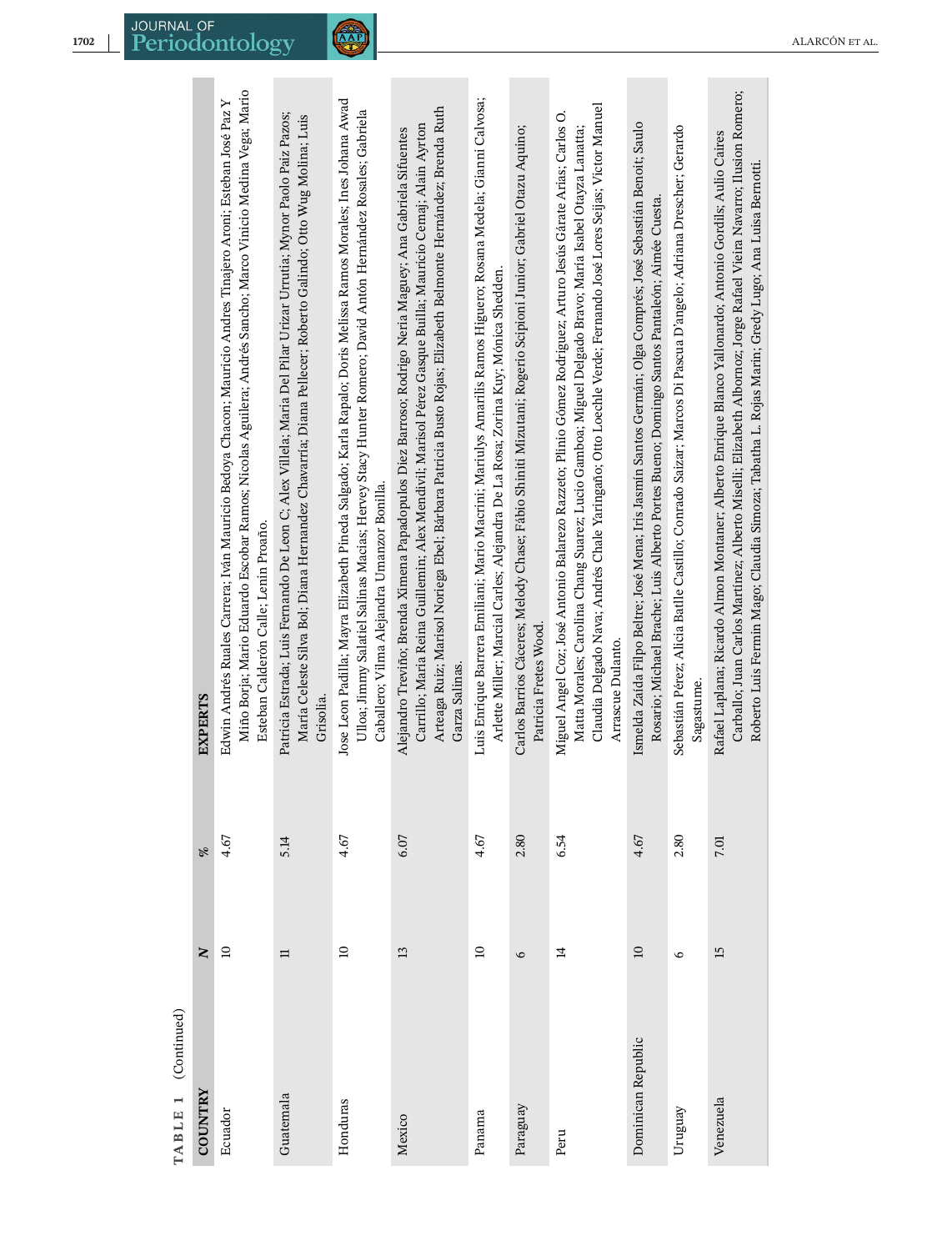<span id="page-6-0"></span>

| ALARCÓN ET AL.                                |                       |                                                                                                                                                                      |                                                                                                                                                                                     | JOURNAL OF<br>Periodontology                                                                                                                                                                       |                                                                                      | <b>AAP</b><br>1703 |
|-----------------------------------------------|-----------------------|----------------------------------------------------------------------------------------------------------------------------------------------------------------------|-------------------------------------------------------------------------------------------------------------------------------------------------------------------------------------|----------------------------------------------------------------------------------------------------------------------------------------------------------------------------------------------------|--------------------------------------------------------------------------------------|--------------------|
|                                               | Consensus<br>achieved | High Consensus<br>$98.13\%$                                                                                                                                          | High Consensus<br>96.73%                                                                                                                                                            | Consensus<br>Moderate<br>73.36%                                                                                                                                                                    | No Consensus<br>63.08%                                                               | (Continues)        |
|                                               |                       |                                                                                                                                                                      |                                                                                                                                                                                     |                                                                                                                                                                                                    |                                                                                      |                    |
|                                               | Possible answers      | I'm not sure                                                                                                                                                         | I'm not sure                                                                                                                                                                        | I'm not sure                                                                                                                                                                                       | I'm not sure                                                                         |                    |
|                                               |                       | In disagreement                                                                                                                                                      | In disagreement                                                                                                                                                                     | In disagreement                                                                                                                                                                                    | In disagreement                                                                      |                    |
|                                               |                       | Agree /                                                                                                                                                              | Agree /                                                                                                                                                                             | Agree /                                                                                                                                                                                            | Agree /                                                                              |                    |
| Questionnaire and level of consensus achieved | Question              | necessary to determine<br>the peri-implant bone<br>the initial position of<br>Baseline radiographic<br>following implant<br>loading will be<br>measurements<br>crest | An additional radiograph<br>following physiological<br>after a loading period<br>bone level reference<br>taken to establish a<br>months should be<br>between 6 and 12<br>remodeling | points (M, D, MV, MP,<br>measurements at four<br>or ML). following the<br>implant-supported or<br>Clinician must obtain<br>completion of the<br>implant-retained<br>baseline probing<br>prosthesis | be measured by means<br>health and disease will<br>Peri-implant tissue<br>of probing |                    |
|                                               | $\mathbf{z}$          | $\overline{ }$                                                                                                                                                       | $\mathbf{\Omega}$                                                                                                                                                                   | $\sim$                                                                                                                                                                                             | 4                                                                                    |                    |
| $\mathbf{z}$<br><b>TABLE</b>                  | Section               | A. Diagnosis                                                                                                                                                         |                                                                                                                                                                                     |                                                                                                                                                                                                    |                                                                                      |                    |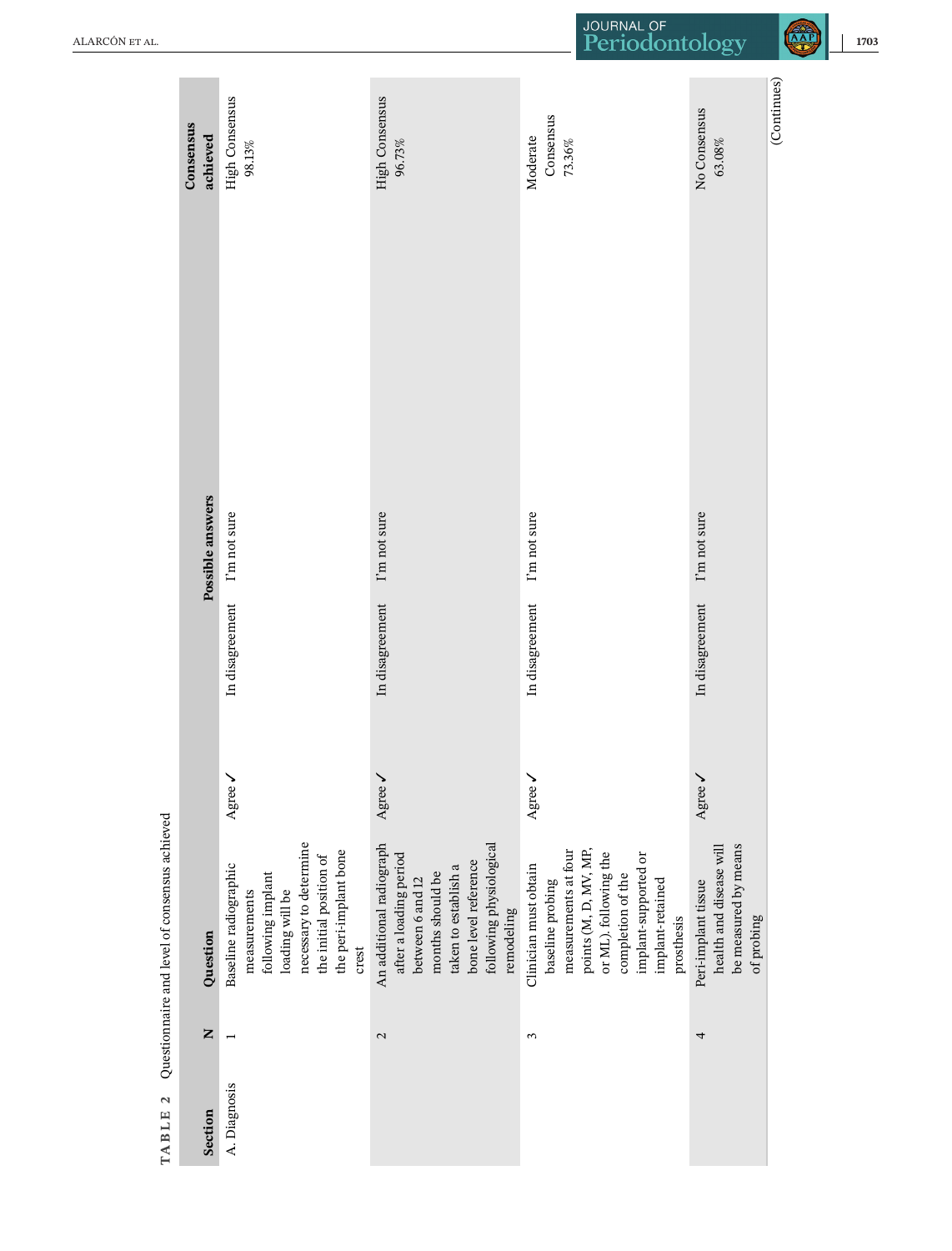| Consensus<br>achieved | <b>High Consensus</b><br>$85.51\%$                                                                       | No Consensus<br>56.54%                          | No Consensus<br>$58.88\%$                                                                     | <b>High Consensus</b><br>97.20%                                                                          | <b>High Consensus</b><br>$87.38\%$                                   | <b>High Consensus</b><br>$92.52\%$                                                                      | High Consensus<br>90.19%                                                                | (Continues) |
|-----------------------|----------------------------------------------------------------------------------------------------------|-------------------------------------------------|-----------------------------------------------------------------------------------------------|----------------------------------------------------------------------------------------------------------|----------------------------------------------------------------------|---------------------------------------------------------------------------------------------------------|-----------------------------------------------------------------------------------------|-------------|
|                       |                                                                                                          |                                                 |                                                                                               |                                                                                                          |                                                                      |                                                                                                         |                                                                                         |             |
|                       |                                                                                                          |                                                 | Combination<br>systems<br>JO                                                                  |                                                                                                          |                                                                      |                                                                                                         |                                                                                         |             |
|                       | I'm not sure                                                                                             | Any -                                           | tomography<br>computed<br>Cone beam                                                           | I'm not sure                                                                                             | Decrease                                                             | Decrease                                                                                                | Decrease                                                                                |             |
|                       | In disagreement                                                                                          | Plastic                                         | radiography<br>Panoramic                                                                      | In disagreement                                                                                          | Be similar                                                           | Be similar                                                                                              | Be similar                                                                              |             |
|                       | Agree $\checkmark$                                                                                       | Metal                                           | radiography<br>Periapical                                                                     | Agree $\checkmark$                                                                                       | Increase                                                             | Increase                                                                                                | Increase                                                                                |             |
| Question              | peri-implant mucositis<br>parameter for early<br>probing will be a<br>Bleeding on gentle<br>diagnosis of | probe material will be<br>The ideal periodontal | peri-implant marginal<br>analysis to determine<br>The ideal radiographic<br>bone loss will be | peri-implant mucositis<br>An early diagnosis of<br>will decrease the<br>peri-implantitis<br>incidence of | factor for peri-implant<br>Plaque/biofilm as a risk<br>diseases will | supportive therapy as a<br>The lack of professional<br>peri-implant diseases<br>risk factor for<br>will | Periodontal diseases as a<br>peri-implant diseases<br>risk factor for<br>$\overline{m}$ |             |
| Z                     | $\overline{5}$                                                                                           | $\circ$                                         | $\overline{ }$                                                                                | $\infty$                                                                                                 |                                                                      | 2                                                                                                       | 3                                                                                       |             |
| Section               |                                                                                                          |                                                 |                                                                                               |                                                                                                          | indicators<br>and risk                                               |                                                                                                         |                                                                                         |             |
|                       | Possible answers                                                                                         |                                                 |                                                                                               |                                                                                                          |                                                                      | <b>B.</b> Risk factors                                                                                  |                                                                                         |             |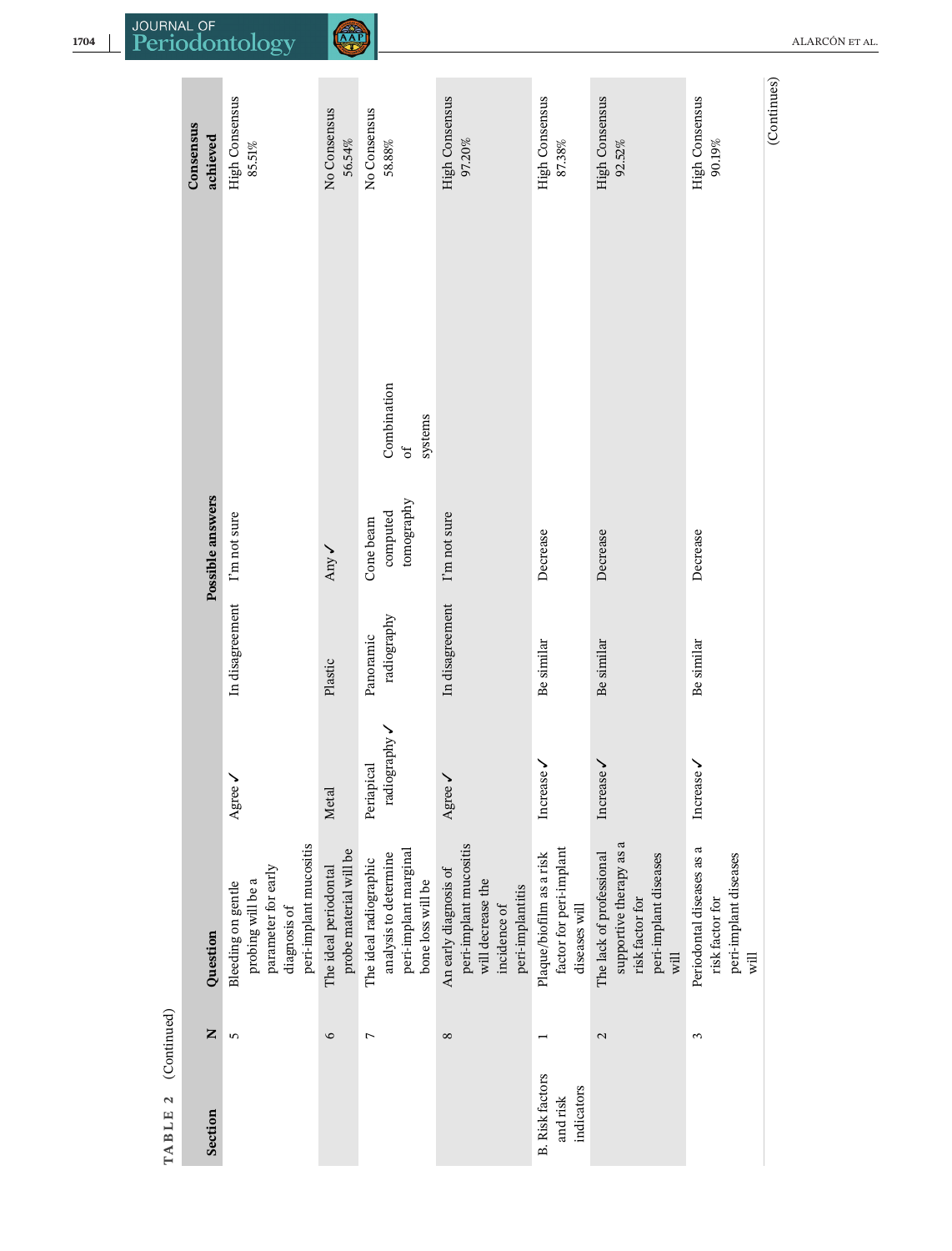|                    | Consensus<br>achieved | <b>High Consensus</b><br>97.66%                                             | <b>High Consensus</b><br>96.26%                                                           | <b>High Consensus</b><br>89.25%                                                                                                 | Consensus<br>Moderate<br>72.90%                                                                                              | <b>High Consensus</b><br>90.19%                                                                         | Consensus<br>Moderate<br>$81.31\%$                                   | (Continues) |
|--------------------|-----------------------|-----------------------------------------------------------------------------|-------------------------------------------------------------------------------------------|---------------------------------------------------------------------------------------------------------------------------------|------------------------------------------------------------------------------------------------------------------------------|---------------------------------------------------------------------------------------------------------|----------------------------------------------------------------------|-------------|
|                    |                       |                                                                             |                                                                                           |                                                                                                                                 |                                                                                                                              |                                                                                                         |                                                                      |             |
|                    |                       |                                                                             |                                                                                           |                                                                                                                                 |                                                                                                                              |                                                                                                         |                                                                      |             |
|                    |                       |                                                                             |                                                                                           |                                                                                                                                 |                                                                                                                              |                                                                                                         |                                                                      |             |
|                    | Possible answers      | I'm not sure                                                                | I'm not sure                                                                              | I'm not sure                                                                                                                    | I'm not sure                                                                                                                 | I'm not sure                                                                                            | I'm not sure                                                         |             |
|                    |                       | In disagreement                                                             | In disagreement                                                                           | In disagreement                                                                                                                 | In disagreement                                                                                                              | In disagreement                                                                                         | In disagreement                                                      |             |
|                    |                       | Agree /                                                                     | Agree /                                                                                   | Agree /                                                                                                                         | Agree /                                                                                                                      | Agree /                                                                                                 | Agree                                                                |             |
|                    | Question              | considered a risk factor<br>for peri-implant<br>Smoking will be<br>diseases | peri-implant diseases<br>will be considered a<br>Uncontrolled diabetes<br>risk factor for | considered a risk factor<br>Peri-implant keratinized<br>mucosa deficiency<br>$(<$ 2 mm) will be<br>for peri-implant<br>diseases | considered a risk factor<br>Inflammatory systemic<br>conditions and / or<br>for peri-implant<br>diseases will be<br>diseases | influence the risk of<br>surgical procedure<br>peri-implantitis<br>The quality of the<br>performed will | Immediate implants will<br>peri-implant diseases<br>be more prone to |             |
| (Continued)        | Z                     | 4                                                                           | 5                                                                                         | $\circ$                                                                                                                         | $\overline{ }$                                                                                                               |                                                                                                         | 2                                                                    |             |
| TABLE <sub>2</sub> | Section               |                                                                             |                                                                                           |                                                                                                                                 |                                                                                                                              | C. Surgical and<br>considera-<br>prosthetic<br>tions                                                    |                                                                      |             |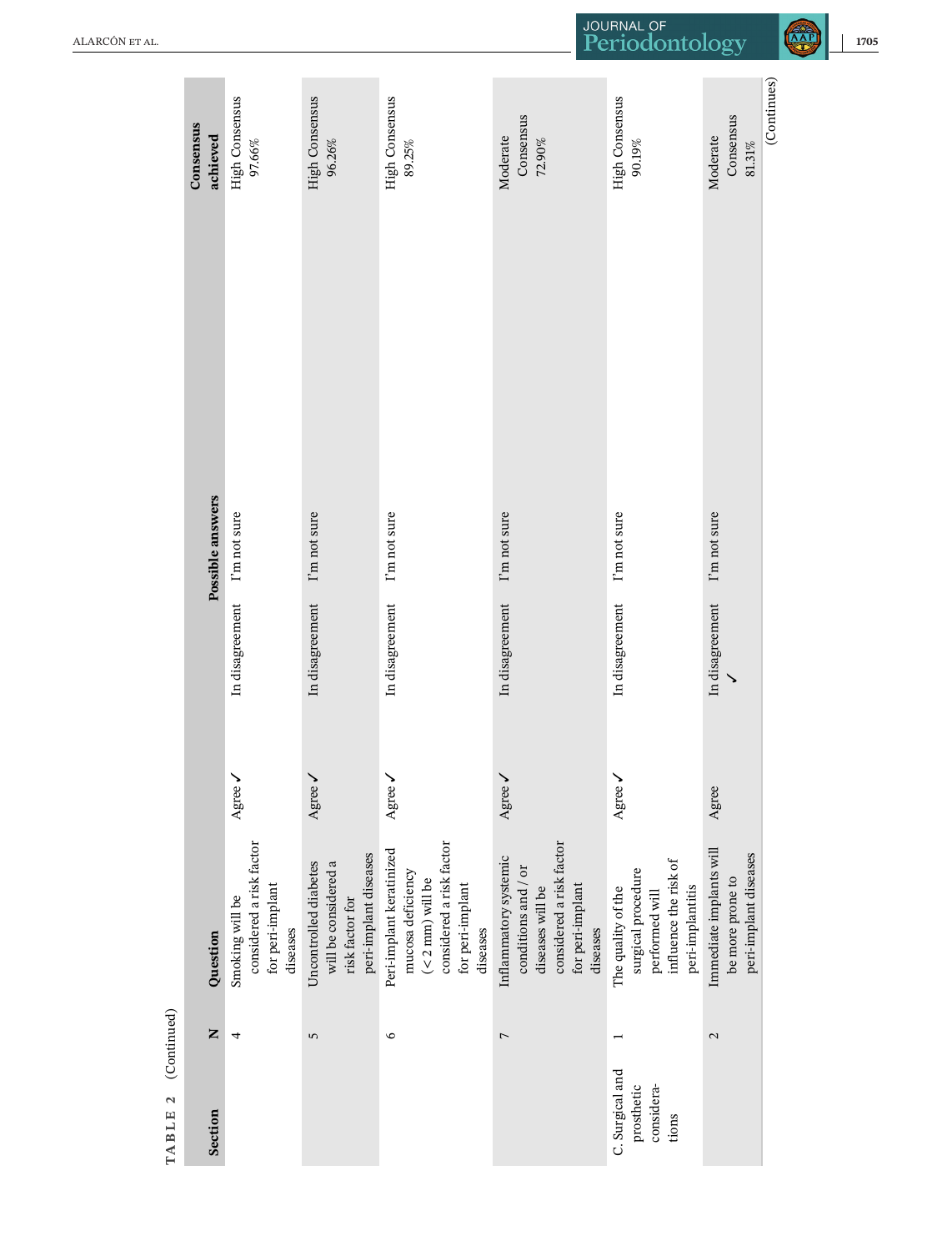| t      |
|--------|
|        |
|        |
|        |
| p<br>נ |
|        |

|             | Consensus<br>achieved | Consensus<br>Moderate<br>$80.84\%$                                                                    | Consensus<br>Moderate<br>76.64%                                                                                        | No Consensus<br>63.08%                                                    | Consensus<br>Moderate<br>$70.56\%$                                      | <b>High Consensus</b><br>88.32%                                          | <b>High Consensus</b><br>98.12%                                                                                                                        | Consensus<br>Moderate<br>$70.56\%$                               | (Continues) |
|-------------|-----------------------|-------------------------------------------------------------------------------------------------------|------------------------------------------------------------------------------------------------------------------------|---------------------------------------------------------------------------|-------------------------------------------------------------------------|--------------------------------------------------------------------------|--------------------------------------------------------------------------------------------------------------------------------------------------------|------------------------------------------------------------------|-------------|
|             |                       |                                                                                                       |                                                                                                                        |                                                                           |                                                                         |                                                                          |                                                                                                                                                        | Any                                                              |             |
|             | Possible answers      | I'm not sure                                                                                          | Both of them                                                                                                           | Both of them                                                              | Higher rough<br>implants                                                | Both of them                                                             | I'm not sure                                                                                                                                           | Screw-cement<br>retained                                         |             |
|             |                       | In disagreement                                                                                       | Bone level /                                                                                                           | Subcrestal                                                                | Similar rough<br>implants                                               | abutments<br>Textured                                                    | In disagreement                                                                                                                                        | retained<br>Cement                                               |             |
|             |                       | Agree                                                                                                 | level<br>Tissue                                                                                                        | Crestal                                                                   | implants<br>Less rough                                                  | abutments<br>Polished                                                    | Agree                                                                                                                                                  | Screw retained /                                                 |             |
|             | Question              | regenerated bone will<br>peri-implant diseases<br>be more prone to<br>The placement of<br>implants in | and its relation to bone<br>Regarding the location of<br>crest, the implants will<br>the implant platform<br>be mostly | In bone level implants,<br>positioning will be<br>implant depth<br>mostly | surface roughness, the<br>Regarding the implant<br>trend will be to use | surface roughness, the<br>Regarding the abutment<br>trend will be to use | peri-implant diseases<br>restorations have the<br>associated with the<br>plaque and will be<br>potential to retain<br>development of<br>Over-contoured | prosthesis, the trend<br>Regarding the type of<br>will be to use |             |
| (Continued) | Z                     | 3                                                                                                     | 4                                                                                                                      | 5                                                                         | $\circ$                                                                 | $\overline{ }$                                                           | $\infty$                                                                                                                                               | G                                                                |             |
| TABLE 2     | Section               |                                                                                                       |                                                                                                                        |                                                                           |                                                                         |                                                                          |                                                                                                                                                        |                                                                  |             |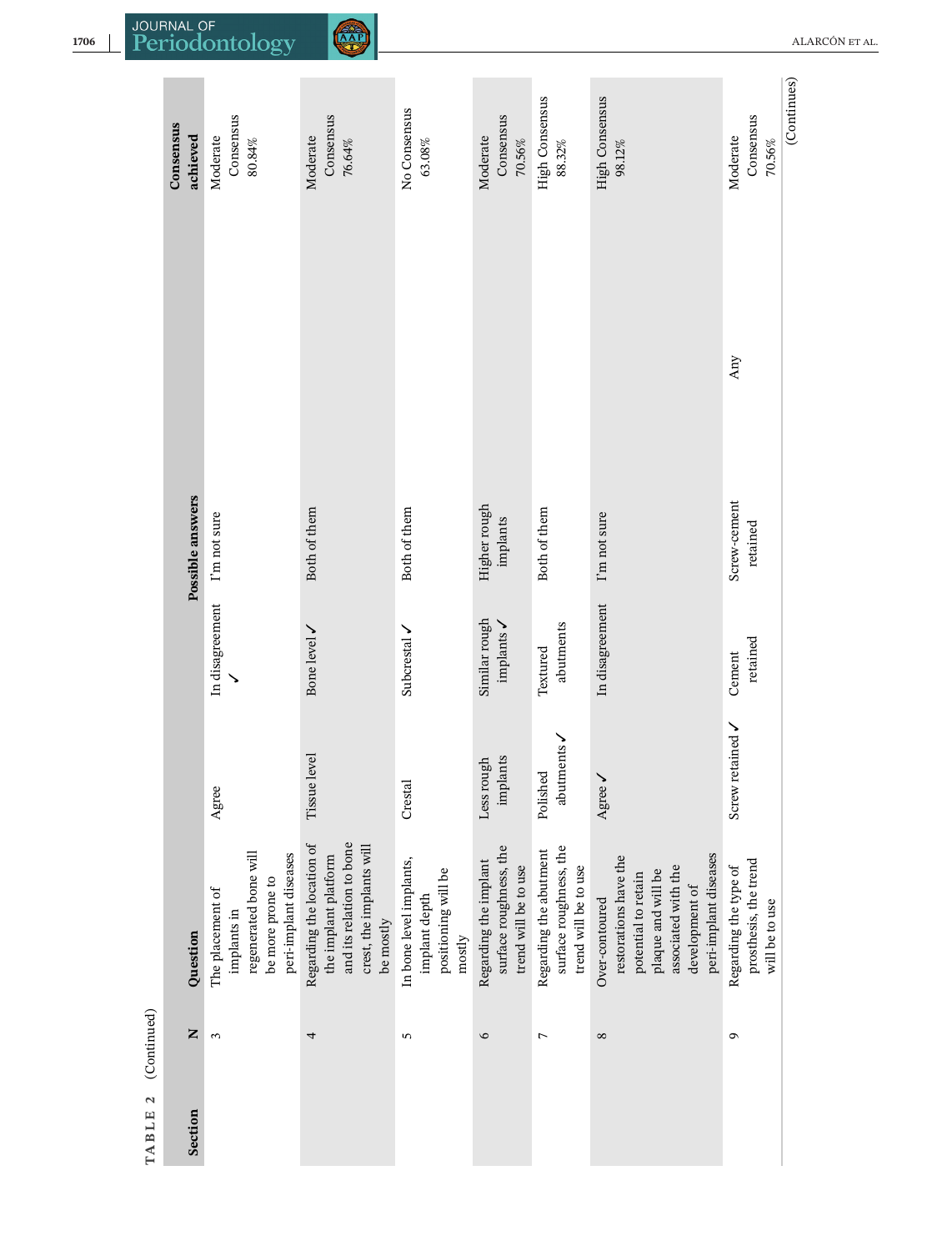| Consensus<br>achieved | No Consensus<br>46.73%                                          | Consensus<br>Moderate<br>$84.11\%$                                                    | No Consensus<br>64.02%                                 | No Consensus<br>64.02%                        | No Consensus<br>47.20%                                                | Consensus<br>Moderate<br>$78.04\%$                             | Consensus<br>Moderate<br>$72.90\%$                         | <b>High Consensus</b><br>93.93%                              | Consensus<br>Moderate<br>70.09%                                    | (Continues) |
|-----------------------|-----------------------------------------------------------------|---------------------------------------------------------------------------------------|--------------------------------------------------------|-----------------------------------------------|-----------------------------------------------------------------------|----------------------------------------------------------------|------------------------------------------------------------|--------------------------------------------------------------|--------------------------------------------------------------------|-------------|
|                       |                                                                 |                                                                                       |                                                        |                                               |                                                                       |                                                                |                                                            |                                                              |                                                                    |             |
|                       |                                                                 |                                                                                       |                                                        |                                               |                                                                       | Anyone                                                         |                                                            | Combinatio<br>systems /<br>$\sigma$ f                        |                                                                    |             |
|                       | Both of them                                                    | Both of them                                                                          | Similar                                                | Similar                                       | Similar                                                               | Hygienist                                                      | Both of them $\checkmark$                                  | Air polishing<br>systems                                     | Both of them $\checkmark$                                          |             |
|                       | intermediate<br>abutment /<br>Screwed to an                     | crestal bone<br>Far from the<br>$\checkmark$                                          | Less                                                   | Less                                          | Less                                                                  | Specialist /                                                   | Antimicrobials                                             | Ultrasounds                                                  | Antibiotics                                                        |             |
|                       | implant fixture<br>Direct to the                                | crestal bone<br>Closer to the                                                         | Higher <b>/</b>                                        | Higher <b>/</b>                               | Higher <b>/</b>                                                       | <b>General Dentist</b>                                         | debridement<br>Mechanical                                  | Curettes                                                     | Antiseptics                                                        |             |
| Question              | crowns, the type of<br>prosthesis will be<br>For screw-retained | abutments, the height<br>of the transmucosal<br>component will be<br>For intermediate | peri-implant mucositis<br>The prevalence of<br>will be | peri-implantitis will be<br>The prevalence of | peri-implant soft tissue<br>deficiencies will be<br>The prevalence of | carried out mainly by<br>mucositis will be<br>The treatment of | mainly focused on<br>mucositis will be<br>The treatment of | Mechanical debridement<br>will be carried out<br>mainly with | carried out mainly<br>treatment will be<br>Pharmacological<br>with |             |
| Z                     | $\overline{10}$                                                 | $\equiv$                                                                              |                                                        | $\mathbf{C}$                                  | 3                                                                     |                                                                | $\mathbf{\Omega}$                                          | 3                                                            | 4                                                                  |             |
| Section               |                                                                 |                                                                                       | D. Prevalence                                          |                                               |                                                                       | E. Treatment of<br>peri-implant<br>mucositis                   |                                                            |                                                              |                                                                    |             |
|                       | Possible answers                                                |                                                                                       |                                                        |                                               |                                                                       |                                                                |                                                            |                                                              |                                                                    |             |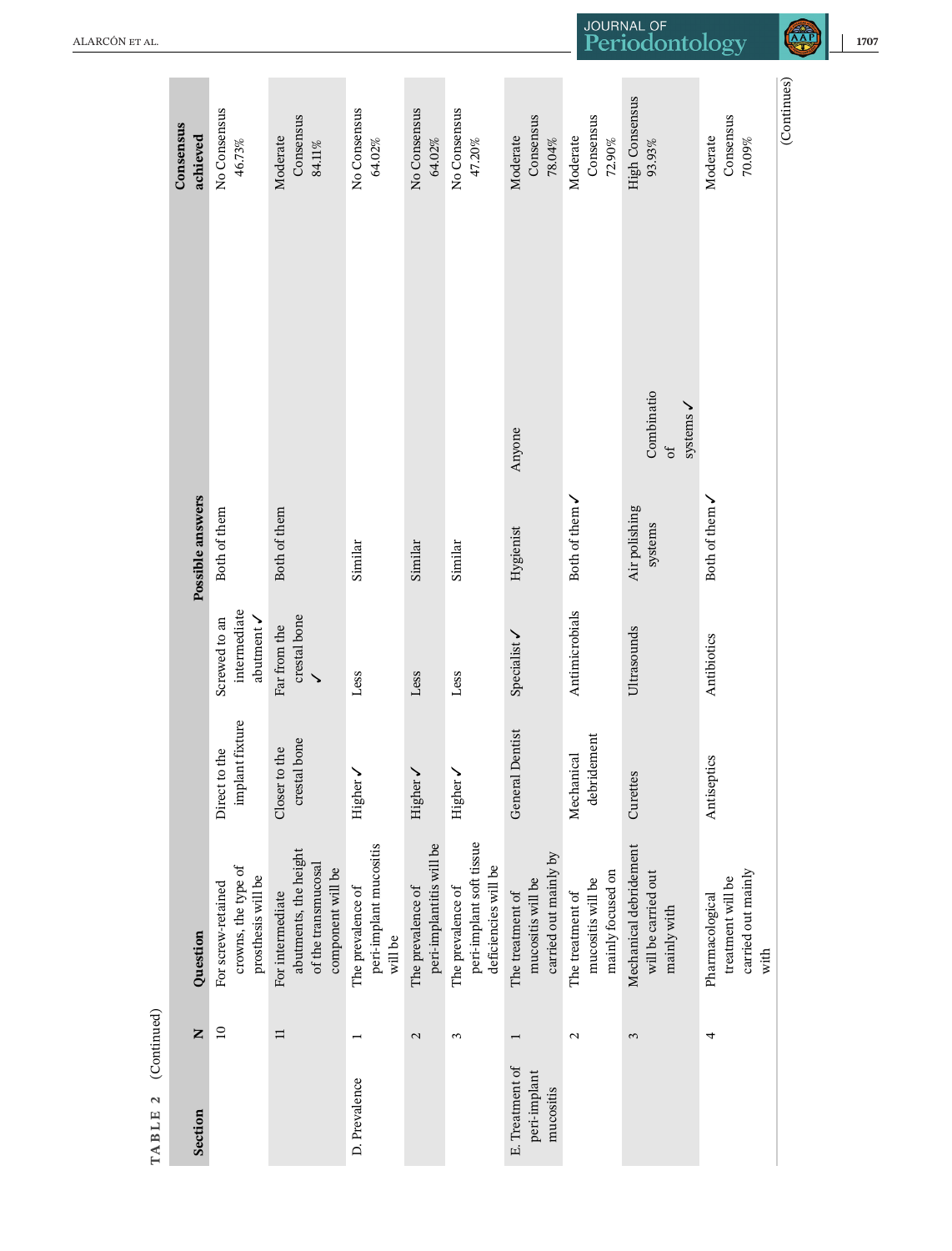|             | Consensus<br>achieved | No Consensus<br>$37.38\%$              | No Consensus<br>43.46%                                        | <b>High Consensus</b><br>$98.13\%$                                    | Consensus<br>Moderate<br>74.30%                        | Consensus<br>Moderate<br>$84.11\%$                          | <b>High Consensus</b><br>93.46%                             | High Consensus<br>99.07%                                                                           | <b>High Consensus</b><br>95.33%                                     | <b>High Consensus</b><br>97.20%                                                                | (Continues) |
|-------------|-----------------------|----------------------------------------|---------------------------------------------------------------|-----------------------------------------------------------------------|--------------------------------------------------------|-------------------------------------------------------------|-------------------------------------------------------------|----------------------------------------------------------------------------------------------------|---------------------------------------------------------------------|------------------------------------------------------------------------------------------------|-------------|
|             |                       |                                        |                                                               |                                                                       |                                                        |                                                             |                                                             |                                                                                                    |                                                                     | Combination<br>of systems                                                                      |             |
|             |                       | Any -                                  |                                                               |                                                                       |                                                        |                                                             |                                                             |                                                                                                    |                                                                     | systems<br>Rotary<br>Laser                                                                     |             |
|             | Possible answers      | Plastic                                | I'm not sure                                                  | Both of them                                                          | Both of them $\checkmark$                              | Both of them $\checkmark$                                   | I'm not sure                                                | I'm not sure                                                                                       | Both of them $\checkmark$                                           | Air polishing<br>systems                                                                       |             |
|             |                       | Titanium                               | In disagreement                                               | Specialist /                                                          | Non-surgical                                           | Regenerative                                                | In disagreement                                             | In disagreement                                                                                    | Chemical                                                            | Ultrasounds                                                                                    |             |
|             |                       | Surgical steel                         | Agree                                                         | <b>General Dentist</b>                                                | Surgical                                               | Resective                                                   | Agree                                                       | Agree                                                                                              | Mechanical                                                          | Curettes                                                                                       |             |
|             | Ouestion              | material will be<br>The ideal curettes | will be needed to treat<br>Laser decontamination<br>mucositis | peri-implantitis will be<br>carried out mainly by<br>The treatment of | peri-implantitis will be<br>The treatment of<br>mainly | peri-implantitis will be<br>Surgical treatment of<br>mainly | before surgery will be<br>A non-surgical phase<br>necessary | treatment approach<br>peri-implant defect<br>will depend on the<br>The choice of the<br>morphology | surface will be mainly<br>Decontamination of the<br>exposed implant | surface will be mainly<br>the exposed implant<br>decontamination of<br>done with<br>Mechanical |             |
| (Continued) | Z                     | $\sqrt{2}$                             | $\circ$                                                       |                                                                       | $\mathbf{\Omega}$                                      | 3                                                           | 4                                                           | 5                                                                                                  | $\circ$                                                             | $\overline{ }$                                                                                 |             |
| TABLE 2     | Section               |                                        |                                                               | F. Treatment of<br>implantitis<br>peri-                               |                                                        |                                                             |                                                             |                                                                                                    |                                                                     |                                                                                                |             |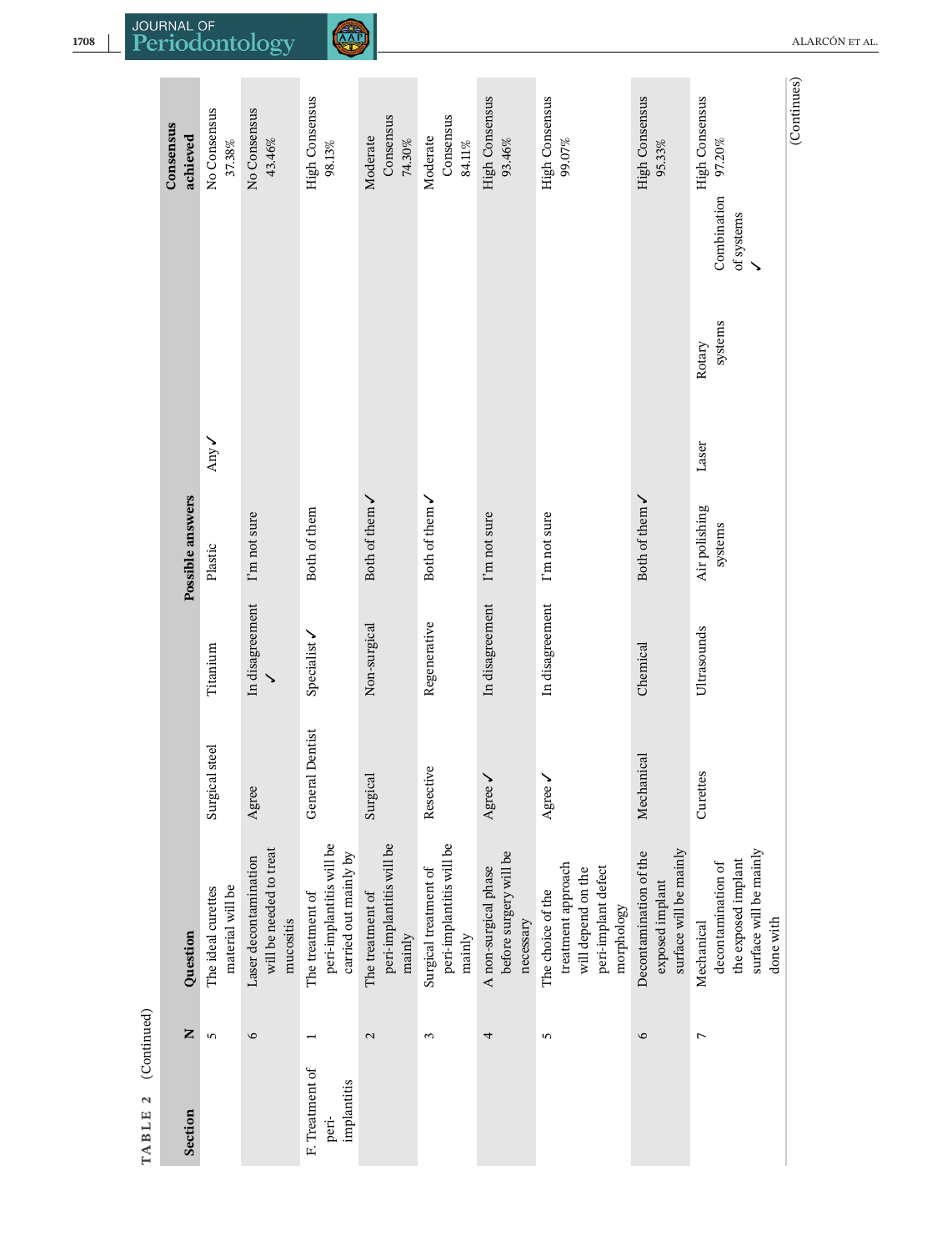| <b>High Consensus</b><br>High Consensus<br>High Consensus<br>No Consensus<br>No Consensus<br>No Consensus<br>Consensus<br>Moderate<br>74.77%<br>50.00%<br>$92.99\%$<br>$85.98\%$<br>95.33%<br>$62.15\%$<br>59.35%<br>Other<br>Alloplastic<br><b>EDTA</b><br>I'm not sure<br>I'm not sure<br>I'm not sure<br>I'm not sure<br>I'm not sure<br>antibiotic<br>Xenograft <b>/</b><br>Local<br>In disagreement<br>In disagreement<br>In disagreement<br>In disagreement<br>In disagreement<br>Autologous<br>peroxide<br>Hydrogen | (Continued)                                                                                                   | Question |                 | Possible answers |  | Consensus<br>achieved |
|----------------------------------------------------------------------------------------------------------------------------------------------------------------------------------------------------------------------------------------------------------------------------------------------------------------------------------------------------------------------------------------------------------------------------------------------------------------------------------------------------------------------------|---------------------------------------------------------------------------------------------------------------|----------|-----------------|------------------|--|-----------------------|
|                                                                                                                                                                                                                                                                                                                                                                                                                                                                                                                            | surface will be mainly<br>the exposed implant<br>decontamination of<br>done with<br>Chemical                  |          | Chlorhexidine / |                  |  |                       |
|                                                                                                                                                                                                                                                                                                                                                                                                                                                                                                                            | Agree<br>necessary to fill the<br>approaches a bone<br>substitute will be<br>In reconstructive<br>defect      |          |                 |                  |  |                       |
|                                                                                                                                                                                                                                                                                                                                                                                                                                                                                                                            | Allogenic<br>replacement graft will<br>The standard bone<br><u>a</u>                                          |          |                 |                  |  |                       |
|                                                                                                                                                                                                                                                                                                                                                                                                                                                                                                                            | Agree .<br>approaches the use of a<br>membrane will be<br>In reconstructive<br>necessary                      |          |                 |                  |  |                       |
|                                                                                                                                                                                                                                                                                                                                                                                                                                                                                                                            | Agree<br>be part of the resective<br>The implantoplasty will<br>therapy                                       |          |                 |                  |  |                       |
|                                                                                                                                                                                                                                                                                                                                                                                                                                                                                                                            | Agree<br>re-osseointegration in<br>Surgical approaches<br>factors will favor<br>applying growth<br>the future |          |                 |                  |  |                       |
|                                                                                                                                                                                                                                                                                                                                                                                                                                                                                                                            | Agree<br>agents will be helpful<br>Anti-inflammatory<br>in counteracting<br>peri-implantitis                  |          |                 |                  |  |                       |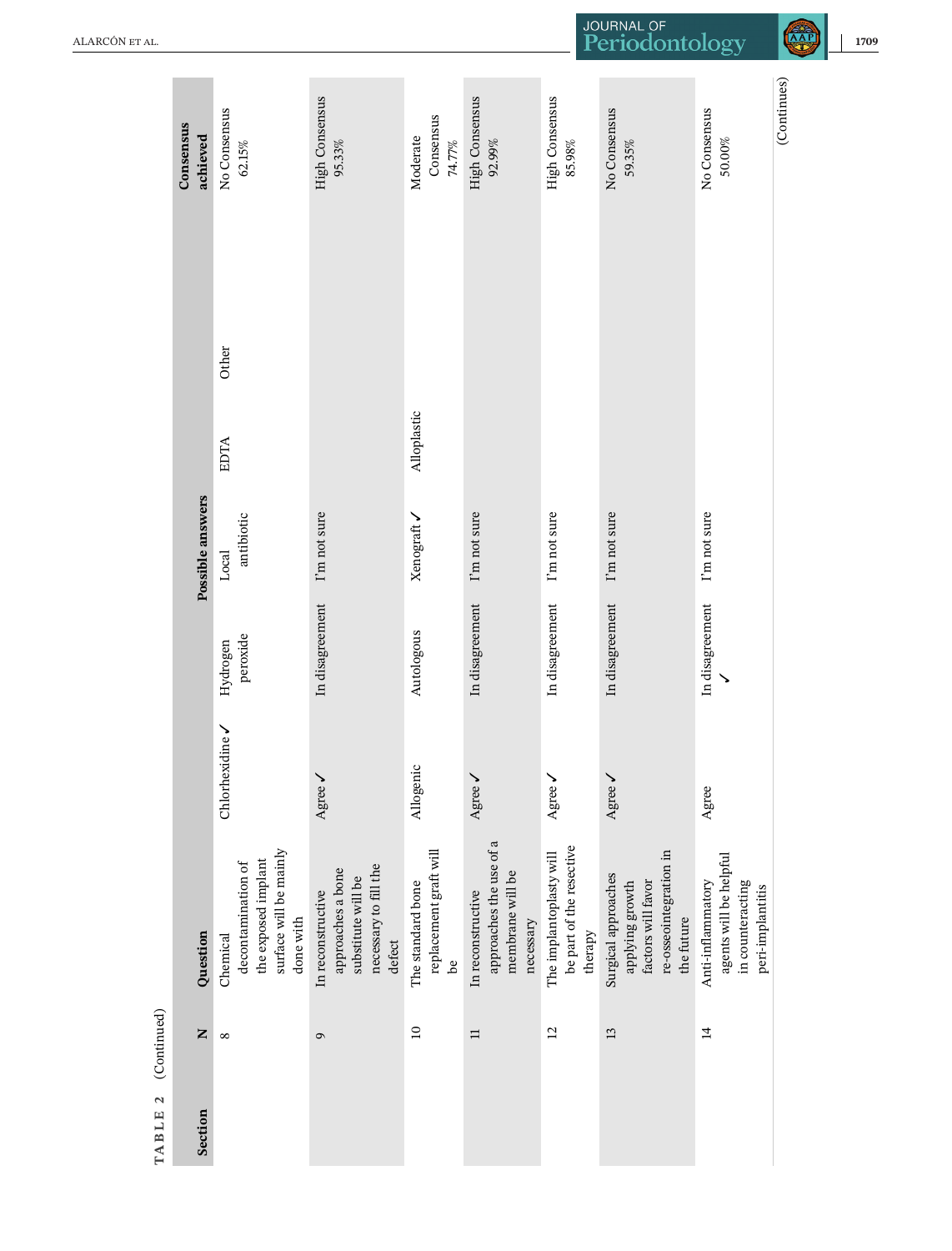|                    | Consensus<br>achieved | <b>High Consensus</b><br>99.07%                                                                                                 | High Consensus<br>96.73%                                                    | Consensus<br>Moderate<br>76.64%                                                                                                                    | Consensus<br>Moderate<br>84.58%                                                                               | Consensus<br>Moderate<br>$72.90\%$                                                                                                                                                                                                                       | (Continues) |
|--------------------|-----------------------|---------------------------------------------------------------------------------------------------------------------------------|-----------------------------------------------------------------------------|----------------------------------------------------------------------------------------------------------------------------------------------------|---------------------------------------------------------------------------------------------------------------|----------------------------------------------------------------------------------------------------------------------------------------------------------------------------------------------------------------------------------------------------------|-------------|
|                    |                       |                                                                                                                                 |                                                                             |                                                                                                                                                    |                                                                                                               |                                                                                                                                                                                                                                                          |             |
|                    |                       |                                                                                                                                 |                                                                             |                                                                                                                                                    |                                                                                                               |                                                                                                                                                                                                                                                          |             |
|                    | Possible answers      | I'm not sure                                                                                                                    | I'm not sure                                                                | the implant<br>position of<br>height <b>/</b><br>papillae<br>and the<br>lingual<br>bucco-<br>Both the                                              | Xenografts                                                                                                    | the length of<br>adjacent and<br>homologous<br>expectation<br>It depends on<br>the crown,<br>teeth and<br>patient's                                                                                                                                      |             |
|                    |                       | In disagreement                                                                                                                 | In disagreement                                                             | peri-implant<br>papilla only<br>The height of<br>the                                                                                               | Autologous<br>$gratts\ \blacktriangleright$                                                                   | In disagreement                                                                                                                                                                                                                                          |             |
|                    |                       | ↘<br>Agree                                                                                                                      | ↘<br>Agree                                                                  | crown/platform<br>position of the<br>bucco-lingual<br>implant<br>only<br>The                                                                       | Allografts                                                                                                    | Agree                                                                                                                                                                                                                                                    |             |
|                    | Question              | Mucosal thickness will be<br>an important factor for<br>and for the prevention<br>the esthetics outcome<br>of mucosal recession | for peri-implant health<br>be an important factor<br>Mucosal thickness will | peri-implant soft tissue<br>require the assessment<br>single implant site will<br>The correct diagnosis of<br>cence/deficiencies at<br>dehis-<br>ď | peri-implant soft tissue<br>cence/deficiencies will<br>The trend for treating<br>involve the use of<br>dehis- | least one month before<br>peri-implant soft tissue<br>with a new definitive<br>The implant-supported<br>crown fabricated 6-9<br>cence/deficiencies,<br>always removed at<br>months after the<br>crown should be<br>the treatment of<br>surgery<br>dehis- |             |
| (Continued)        | Z                     |                                                                                                                                 | $\mathbf{c}$                                                                | 3                                                                                                                                                  | 4                                                                                                             | 5                                                                                                                                                                                                                                                        |             |
| TABLE <sub>2</sub> | Section               | and treatment<br>peri-implant<br>deficiencies<br>conditions<br>G. Diagnosis<br>and<br>đ                                         |                                                                             |                                                                                                                                                    |                                                                                                               |                                                                                                                                                                                                                                                          |             |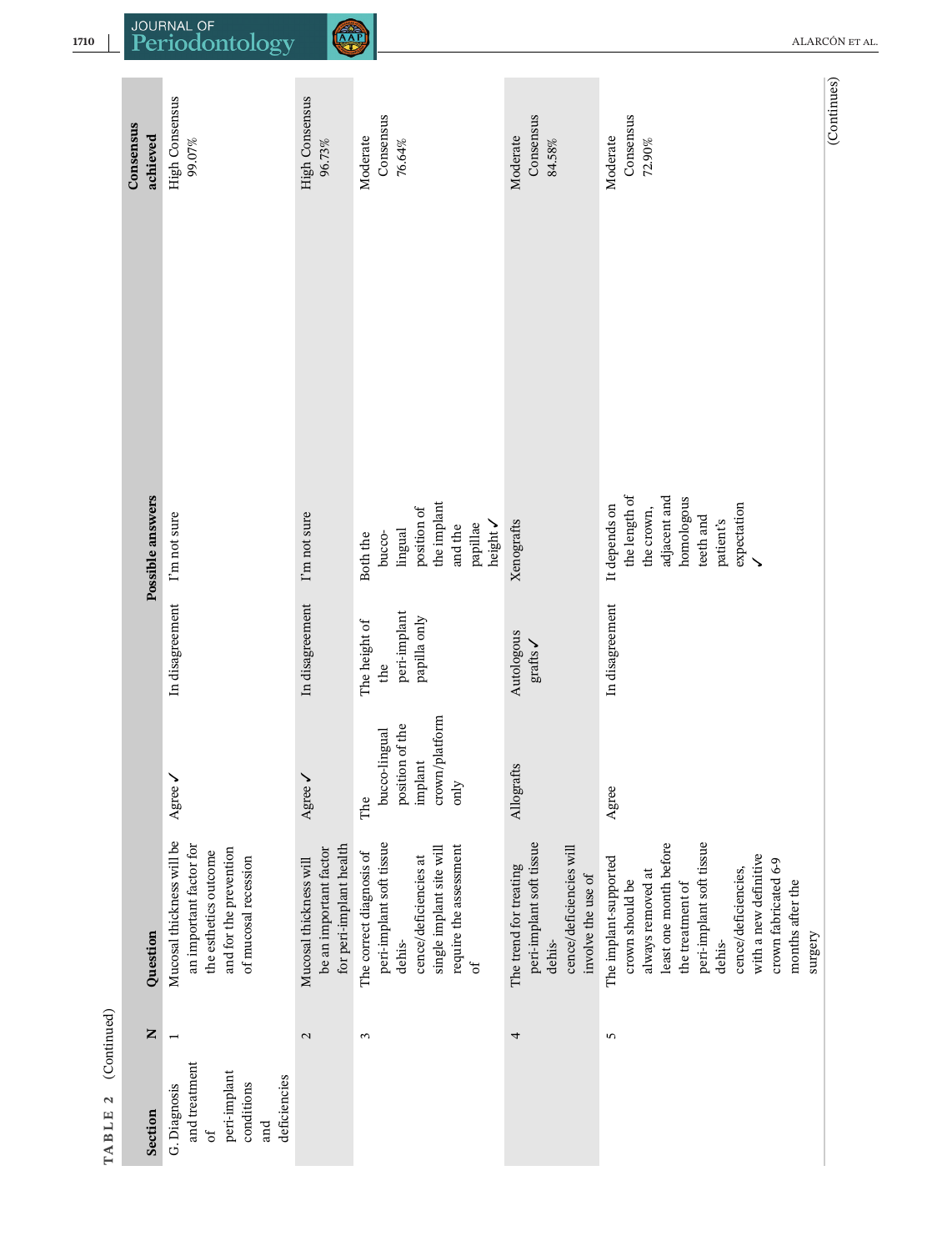|             | Consensus<br>achieved | Consensus<br>Moderate<br>73.36%                                                                                                                             | Consensus<br>Moderate<br>74.77%              | <b>High Consensus</b><br>99.53%                                                                           | Consensus<br>Moderate<br>84.11%                                                                          | Consensus<br>Moderate<br>78.97%                                                                                  | High Consensus<br>94.86%                                                                                                                     | (Continues) |
|-------------|-----------------------|-------------------------------------------------------------------------------------------------------------------------------------------------------------|----------------------------------------------|-----------------------------------------------------------------------------------------------------------|----------------------------------------------------------------------------------------------------------|------------------------------------------------------------------------------------------------------------------|----------------------------------------------------------------------------------------------------------------------------------------------|-------------|
|             |                       |                                                                                                                                                             |                                              |                                                                                                           |                                                                                                          |                                                                                                                  |                                                                                                                                              |             |
|             |                       |                                                                                                                                                             |                                              |                                                                                                           |                                                                                                          |                                                                                                                  |                                                                                                                                              |             |
|             |                       |                                                                                                                                                             | Anyone                                       |                                                                                                           |                                                                                                          |                                                                                                                  |                                                                                                                                              |             |
|             | Possible answers      | I'm not sure                                                                                                                                                | Hygienist                                    | I'm not sure                                                                                              | 6 months                                                                                                 | 6 months                                                                                                         | I'm not sure                                                                                                                                 |             |
|             |                       | In disagreement                                                                                                                                             | Specialist /                                 | In disagreement                                                                                           | 4 months                                                                                                 | 4 months                                                                                                         | In disagreement                                                                                                                              |             |
|             |                       | Agree                                                                                                                                                       | <b>General Dentist</b>                       | Agree /                                                                                                   | $3$ months $\checkmark$                                                                                  | 3 months $\checkmark$                                                                                            | Agree /                                                                                                                                      |             |
|             | Question              | The reconstruction of the<br>adjacent teeth will be<br>interproximal papilla<br>between an implant<br>dehiscence and the<br>with soft tissue<br>predictable | carried out mainly by<br>Maintenance will be | should be given based<br>on the ability of each<br>hygiene instructions<br>Individualized oral<br>patient | In patients with local risk<br>factors, the frequency<br>appointments will be<br>of maintenance<br>every | In patients with systemic<br>appointments should<br>risk factors, the<br>maintenance<br>frequency of<br>be every | periodontitis, it will be<br>periodontal treatment<br>place dental implants<br>before a successful<br>contraindicated to<br>In patients with |             |
| (Continued) | Z                     | $\circ$                                                                                                                                                     |                                              | $\mathbf{c}$                                                                                              | 3                                                                                                        | 4                                                                                                                | 5                                                                                                                                            |             |
| TABLE 2     | Section               |                                                                                                                                                             | maintenance<br>H. Prevention<br>and          |                                                                                                           |                                                                                                          |                                                                                                                  |                                                                                                                                              |             |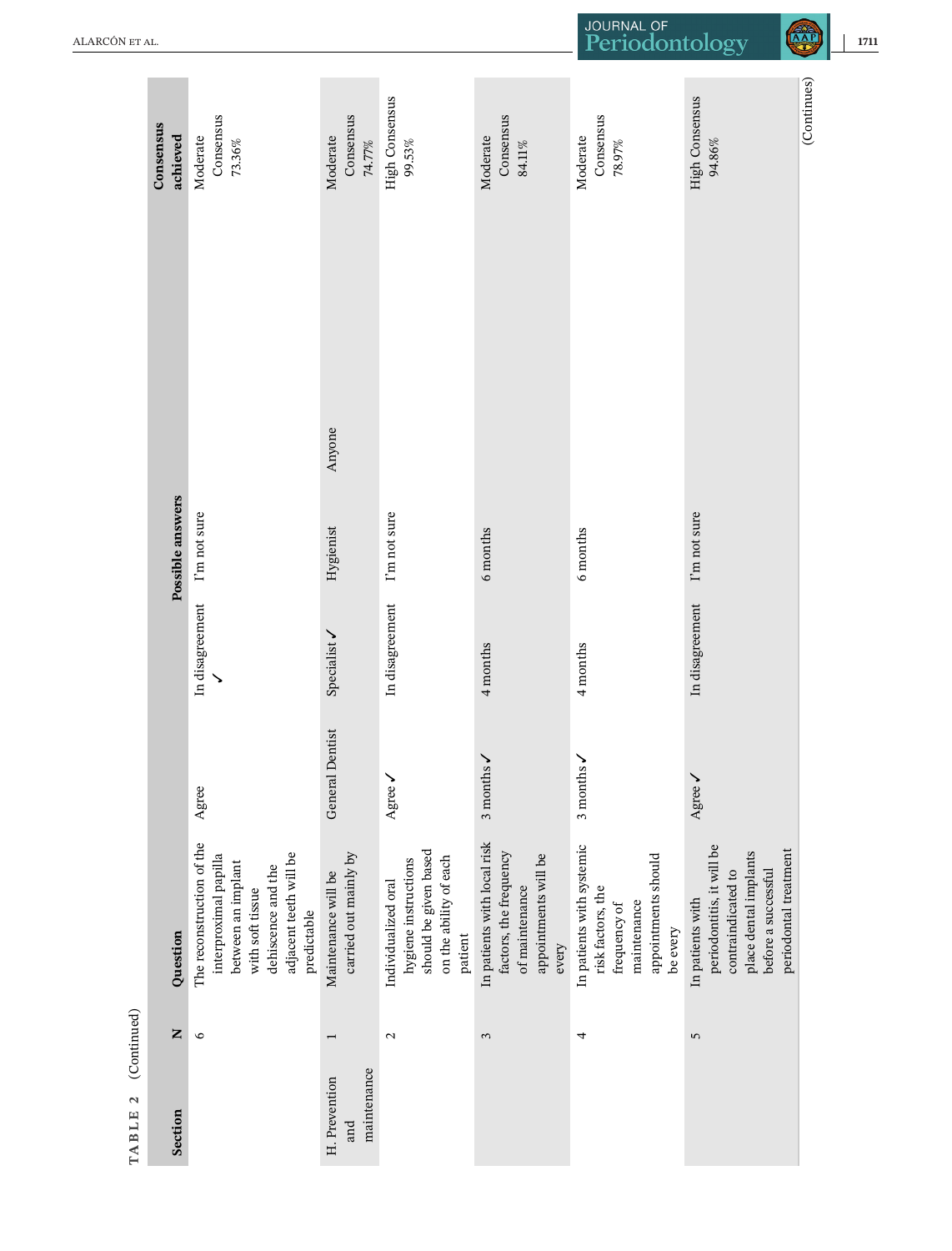| TABLE 2 (Continued)            |            |                                                                                                                                                               |                                 |                                      |                            |                                    |
|--------------------------------|------------|---------------------------------------------------------------------------------------------------------------------------------------------------------------|---------------------------------|--------------------------------------|----------------------------|------------------------------------|
| Section                        | Z          | Question                                                                                                                                                      |                                 |                                      | Possible answers           | Consensus<br>achieved              |
|                                | G          | Improving the height of<br>alternative to prevent<br>peri-implant diseases<br>attached keratinized<br>mucosa will be an                                       | Agree                           | In disagreement I'm not sure         |                            | <b>High Consensus</b><br>$92.99\%$ |
|                                | 7          | the restoration must be<br>restorations impede<br>oral hygiene access,<br>proper diagnosis or<br>implant-supported<br>recontoured<br>removed or<br>When fixed | Agree                           | In disagreement                      | I'm not sure               | High Consensus<br>98.60%           |
|                                | $^{\circ}$ | peri-implant diseases<br>will be reached by<br>Prevention of<br>means of                                                                                      | inflammatory<br>agents<br>Anti- | Hygiene and<br>behavior v<br>patient | Antimicrobial<br>therapies | <b>High Consensus</b><br>$100\%$   |
|                                | 9          | Preventive strategies will<br>be efficient to control<br>peri-implant diseases                                                                                | Agree                           | In disagreement                      | I'm not sure               | <b>High Consensus</b><br>97.20%    |
| /: Answer selected by experts. |            | No consensus: <65%; Moderate consensus: 65%-85%; High consensus: >85%                                                                                         |                                 |                                      |                            |                                    |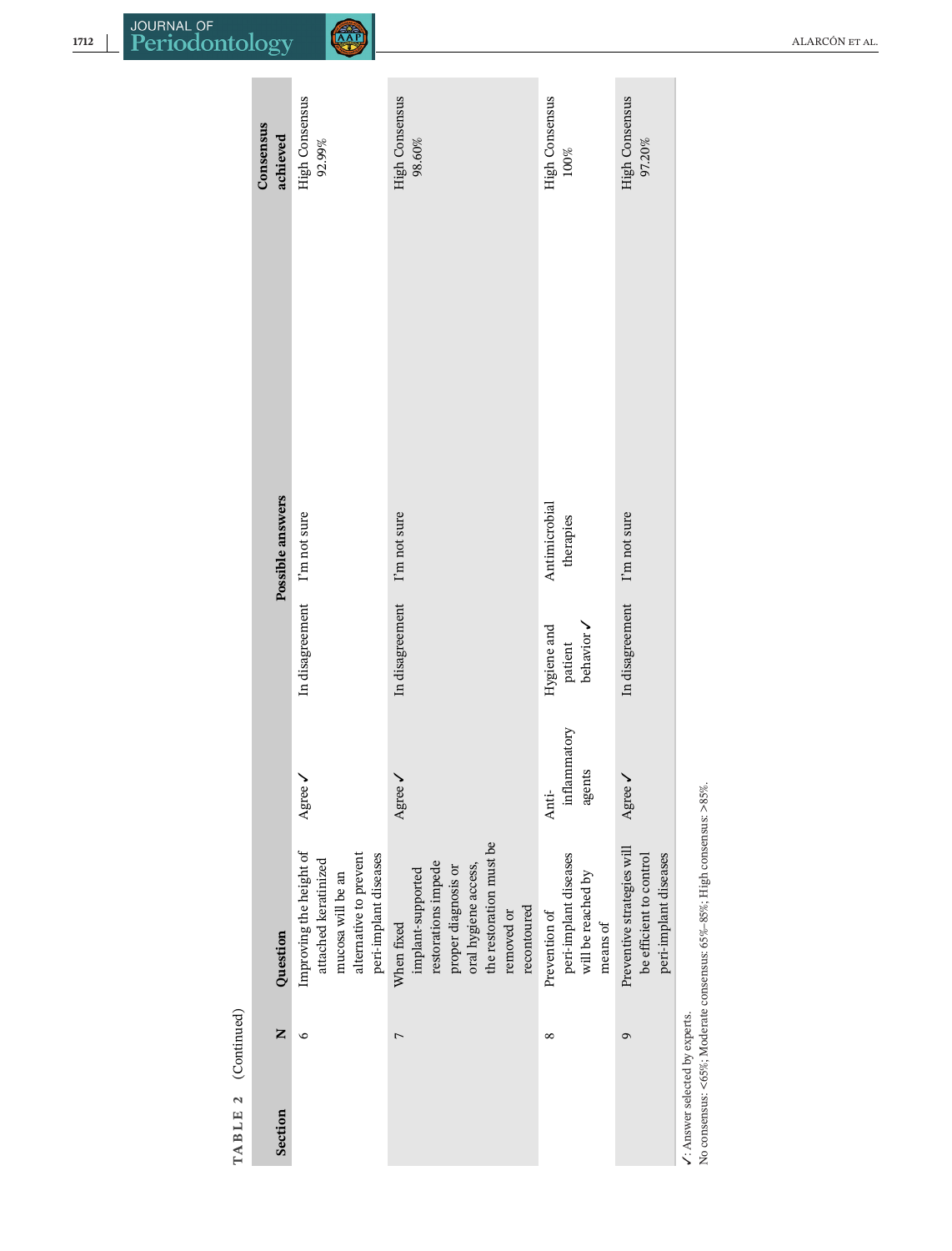<span id="page-16-0"></span>

**FIGURE 1** Level of consensus reached on each field (% distribution)

shoulder in regard to the bone in relation to the type of prosthesis. Experts believed that the tendency will be to use screw-retained prosthesis (70.56%). In cases where there is a need for an intermediate abutment, most experts selected polished abutments (88.32%) and with the highest possible transmucosal component (84.11%) (Table [2C\)](#page-6-0).

No consensus was reached whether the prevalence of peri-implant mucositis (64.02%), peri-implantitis (64.02%), and peri-implant soft tissue deficiencies (47.20%) will be higher, similar, or less in the future (Table [2D\)](#page-6-0).

In the field of "treatment of peri-implant mucositis," most of the expert agree that a combination of approaches for mechanical debridement will be used (93.93%). However, no consensus was reached for the ideal curette material (37.38%) or for the role of lasers in the treatment of peri-implant mucositis (43.46%). Moderate consensus was reached for the rest of the items (Table [2E\)](#page-6-0).

In the field of "treatment of peri-implantitis" most experts have a clear perception that the treatment of peri-implantitis will be mainly performed by a specialist (98.13%). Further, they agree that a non-surgical phase will be necessary before surgery (93.46%) and that the choice of treatment approach will depend on the peri-implant defect morphology (99.07%). There was high consensus for the combination of mechanical and chemical approaches to decontaminate the implant surface (95.33%) and also for the combination of different tools to mechanically debride the exposed implant surface (97.20%). Although a high consensus was obtained regarding the use of a bone substitute (95.33%) and a membrane (92.99%) in reconstructive treatments, a moderate consensus was reached regarding the standard bone replacement graft (74.77%). Moreover, no consensus was attained regarding the use of growth factors (59.35%) or anti-inflammatory agents (50%) as adjunctive agents (Table [2F\)](#page-6-0).

The questions related to the field "diagnosis and treatment of peri-implant conditions and deficiencies" provided moderate to high consensus in every item. There was a clear high consensus for the role of mucosal thickness in the aesthetic outcome (99.07%) and its relation with periimplant health (96.73%). When it relates to the treatment of peri-implant soft tissue dehiscence/deficiencies, moderate consensus was reached for the type of graft to be used, for the need of removing or changing the prosthesis, and for the predictability of reconstructing the interproximal papilla (Table [2G\)](#page-6-0).

All items achieved moderate to high consensus in the field of "prevention and maintenance." All the experts agree that prevention of peri-implant diseases will be reached by means of hygiene and patient behavior. There was high consensus that individualized oral hygiene instructions should be given based on the ability of each patient (99.53%). The treatment of periodontitis, the improvement of keratinized mucosa, and the accessibility of the implant restoration to hygiene will be important factors in the prevention of periimplant diseases and maintenance of peri-implant health (Table [2H\)](#page-6-0).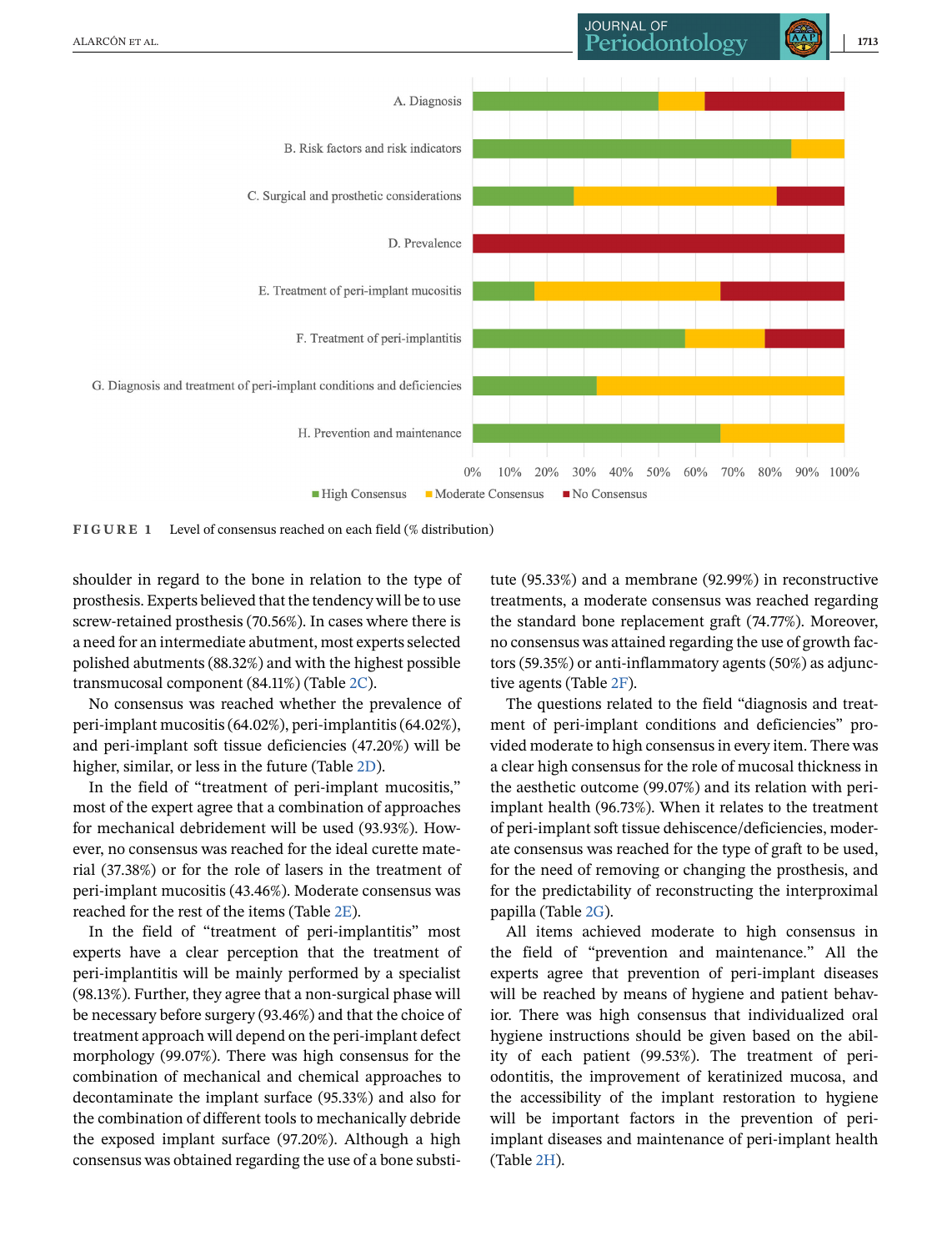### **4 DISCUSSION**

The results from the present Delphi study provide important useful and updated information on the trends in diagnosis and treatment of the peri-implant diseases and conditions in LA. Different institutions and organizations have recently used this methodology to generate consensus on various topics in dentistry.<sup>16,18</sup> The importance of these results is magnified by the fact that the study was carried in LA, which presents a unique cultural and economic environment. Moreover, the relevance of these results lies in the fact that opinions were consulted from a wide range of experts in implant dentistry (certificate/degree from university and/or more than 10 years of experience in the field of dental implantology) from across LA and from a diversity of settings, from the academic field to those working primarily in private practice or in the public health sector.

## **4.1 Diagnosis**

The diagnosis of peri-implant health or disease is based on a combination of clinical (presence or absence of bleeding on probing along with the magnitude or stability of probing depth) and radiographic outcomes.<sup>7</sup> In the present study there was a very high consensus that bleeding on gentle probing should be the parameter for the early diagnosis of peri-implant mucositis, because early diagnosis and treatment of this condition will decrease the incidence of periimplantitis. However, no consensus was achieved in regard to the ideal probe material, because its preference may be more subjective than evidence based. Experts also agreed that baseline radiographs after implant loading should be necessary to determine the initial bone levels. However, because it is important to consider the physiological bone remodeling phase, the experts agreed that a radiograph 6 to 12 months after loading should be considered as the initial reference, which is in line with the recommendation made in the World Workshop on the Classification of Periodontal and Peri-Implant Diseases and Conditions  $19$ . It is remarkable that the experts did not agree with respect to the ideal radiographic analysis to determine peri-implant marginal bone loss, with some recommending the use of periapical radiography, others cone beam computer tomography (CBCT) and others, both. Although the use of CBCT in the diagnosis of peri-implantitis may be questioned from the ethical point of view, a recent study has shown that the accuracy of diagnosing specific defects was higher when using CBCT as compared to periapical radiographs, concluding that clinicians should be aware of the limitations of conventional radiographs.[20](#page-20-0)

#### **4.2 Risk factors and risk indicators**

Itťs worthy to note that the experts agreed that plaque/biofilm, lack of professional supportive therapy, and history of periodontal diseases were true risk factors for periimplantitis, what is in agreement with the current scientific evidence.<sup>21,22</sup> In this sense it would be interesting to confirm whether there is a dose-dependent effect of these factors with the risk of peri-implantitis.

Likewise, experts agreed that smoking, diabetes, factors related to prostheses, and peri-implant keratinized mucosa deficiency (< 2 mm) would be considered as risk factors for peri-implant diseases[.19](#page-20-0) Today, the role of these factors in the development of peri-implantitis is still inconclusive. The recently developed Implant Disease Risk Assessment (IDRA) might be useful as a checklist to identify modifiable risks before implant therapy and as a tool to communicate the level of risk to the patient.<sup>9</sup>

## **4.3 Surgical and prosthetic considerations**

Is important to note that in this item, low to moderate consensus was achieved, what may be explained by the high variety of implant and prosthetic systems and components that may lead to diverse surgical and prosthetic protocols

Different aspects of the surgical procedures, which could influence the incidence of peri-implant diseases, were agreed among the experts. Among the most important opinions we can highlight that there was no consensus in the "implant depth positioning" (subcrestal, crestal, or both). This could be supported by evidence showing that although subcrestal implants have resulted in slightly less crestal bone loss when compared with epicrestally placed implants, no statistically significant differences have been reported. $23,24$  There was a high consensus that over-contoured restorations have the potential to retain plaque and will risk the development of peri-implant diseases, which is in line with a study reporting that emergence angles of >30 degrees were a significant risk indi-cator for peri-implantitis.<sup>[25](#page-20-0)</sup> Although it seems that screwretained prosthesis was the consensus trend for the future, when using cemented prosthesis special care should be taken to avoid excess cement. $26$ 

## **4.4 Prevalence**

Two out of three experts answered that the prevalence of peri-implant diseases was going to increase, which can be justified by the increasing number of patients with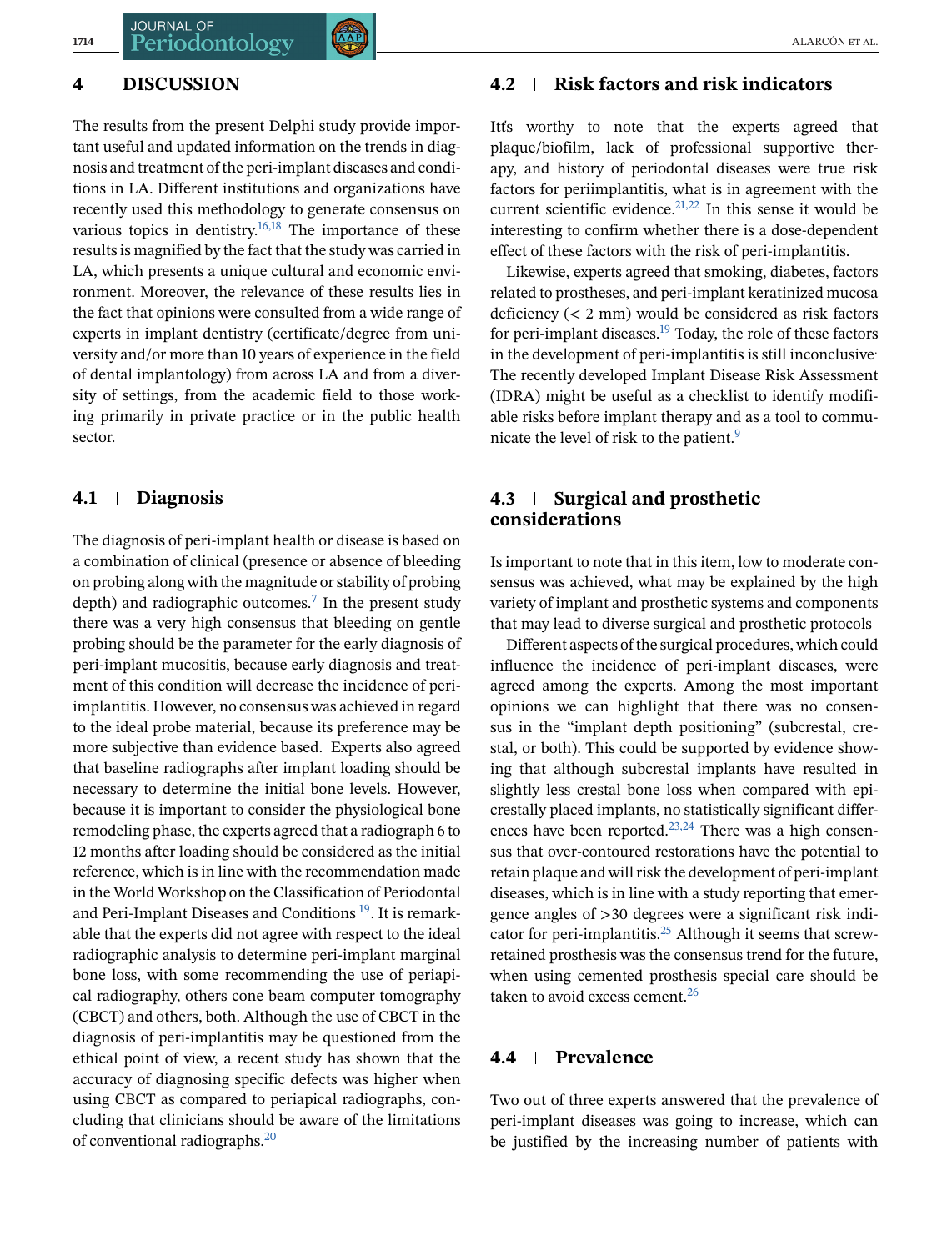**JOURNAL OF** ALARCÓN ET AL. **1715** 

implant-supported restorations together with an increase in life expectancy, $18$  however, there was no consensus on specific prevalence levels, which can be explained by the scarcity of prevalence studies in LA and the lack of agreement in disease definition among published studies makes it difficult to pool estimates of disease prevalence.<sup>27</sup>

## **4.5 Treatment of peri-implant mucositis**

During the Consensus meeting it was clearly stated that the early treatment of peri-implant mucositis is the key strategy to prevent peri-implantitis. There was consensus, that both, mechanical and chemical approaches will be used for biofilm removal. However, no consensus was achieved to confirm which should be the ideal protocol. Also, it was discussed that ideally, the instruments used to effectively clean smooth surfaces should be innocuous to avoid surface damage and to not affect the implant–soft tissue interface[.28](#page-20-0) It is important also to remark that other factors apart from debridement and decontaminating should be taken into consideration, such as ease in the accessibility to clean, with the implant position and angulation, suprastructure design and the anatomy of peri-implant hard and soft tissues important determinants.<sup>29</sup>

## **4.6 Treatment of peri-implantitis**

Experts agreed that the treatment of peri-implantitis should mainly be carried out by a specialist. There was a clear consensus that initial treatment should include a non-surgical phase. However, non-surgical therapy may not be enough to arrest disease and surgery may be indicated[.30](#page-20-0)

Mechanical implant surface decontamination will remain the main approach for biofilm removal by combining different tools, although the adjunctive use of chemical agents will be more frequent. However, there was no consensus on which should be the ideal chemical agent, what is in agreement with the current scientific evidence.<sup>31</sup> When focusing on resective surgery there was high consensus for the use of implantoplasty to smoothen and flatten the implant surface, which is in agreement with some authors reporting the effective use of this this aggressive approach when the exposed implant surface cannot be otherwise reconstructed.<sup>32,33</sup>

When using bone reconstructive surgeries there was high consensus on the use of a bone substitute as a replacement graft to fill the defect and the use of a barrier membrane to cover the graft. Nevertheless, these predictions do

not fully agree with the current available evidence, reporting that the use of a bone substitute has only shown an added positive value on radiographic outcomes, $34$  and the advantage of using a membrane remains unclear. $35$  For this reason, well-designed controlled clinical trials will be needed to confirm this prediction. There was moderate consensus towards the use of xenograft rather than autologous or allogenic grafts. This agrees with evidence that shows that lateral bone augmentation procedures either simultaneous or staged to implant placement have used xenografts as the standard of therapy[.36,37](#page-20-0)

Interestingly, no consensus was reached regarding the use of anti-inflammatory agents as adjunct to the treatment of peri-implantitis, in spite of the agreed inflammatory bases of this disease.<sup>19</sup> Recently, some studies have shown that macrophage phenotype and specific interleukins may play an important role in disease pathogenesis and progression of peri-implantitis<sup>38-40</sup> and, therefore, future trends to treat peri-implantitis may involve antiinflammatory agents to modulate inflammation and counteract peri-implant tissue destruction. $41-43$ 

## **4.7 Diagnosis and treatment of peri-implant conditions**

Soft tissue deficiencies at implant sites are not a rare finding[.44](#page-21-0) These conditions may be related to implant malposition, thin soft tissue phenotype (including keratinized mucosa and mucosal thickness), marginal bone loss or soft tissue inflammation, among others. When focusing on soft tissue thickness there was high consensus on its impact on aesthetic outcomes and the prevention of marginal recession, which is in line with a recent clinical trial showing that adding a connective tissue graft to immediate implants significantly prevent the apical displacement of the gingival margin. $45$ . It has also been demonstrated that peri-implant sites with >2 mm soft tissue thickness were associated to less bone remodeling, which may impact the future risk for further bone loss[.46](#page-21-0) Similarly, the experts agreed that soft tissue thickness would impact periimplant health.

Peri-implant soft tissue deficiencies can occur as the apical shift of the mucosal margin, as a discrepancy between the length of the implant-supported crown and the homologous natural tooth or a combination of both. The experts agreed that the diagnosis of these deficiencies should be based on the bucco-lingual position of the implant and the height of the interproximal soft tissue, similarly to what has been proposed by Zucchelli and coworkers.<sup>47</sup> This classification also considers these factors to evaluate the predictability of the treatment of buccal soft tissue deficiencies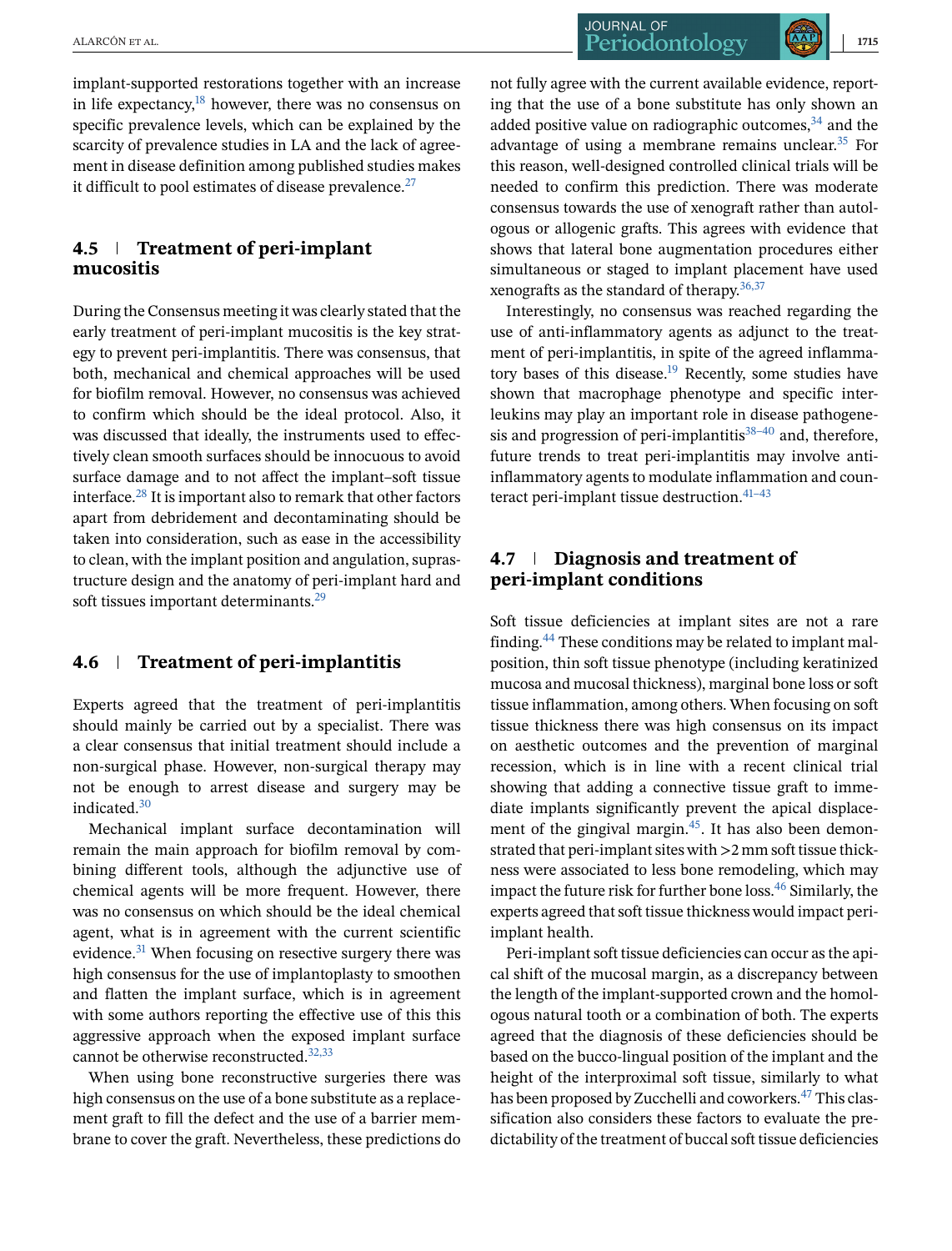<span id="page-19-0"></span>when using autologous grafts together or not with prosthesis removal and/or prosthesis change. Interestingly, the experts agreed with most of the steps described in this new classification.

## **4.8 Prevention and maintenance**

Most of the experts agreed that preventive strategies will be efficient to control peri-implant diseases. It is well known that patient compliance and professional supportive therapy can minimize the incidence of peri-implant diseases.[48](#page-21-0) Despite the fact that 100% of the experts believe that prevention of peri-implant diseases will be achieved through personal oral hygiene and patient behavior, the experts strongly believed that clinicians also play a fundamental role in the prevention of these diseases. In this scenario, there was a high consensus for the fact that oral hygiene instructions should be given individualized according to the characteristics of each patient. It has been shown that under good clinical conditions, full compliance by the patient could be even more important than recurrent professional intervention and, therefore, it is important that during maintenance appointments oral hygiene by the patient is checked and modified if necessary[.49](#page-21-0)

Although a reasonable maintenance interval between 5 and 6 months has been suggested to reduce the risk of periimplant diseases, $50$  experts believed that in the presence of systemic risk factors, this frequency should be every 3 months. Moreover, factors such as the presence of active periodontitis, the absence of keratinized mucosa or the accessibility to oral hygiene may play an important role during preventive strategies.<sup>9</sup>

## **5 CONCLUSION**

The use of Delphi methodology has resulted in the development of trends for the diagnosis and treatment of periimplant diseases and conditions in LA. The consensus and discrepancies reached among the experts will be used by the Ibero-Panamerican Federation of Periodontology as a tool for reinforcing those aspects in the diagnosis, prevention and treatment of peri-implant diseases where consensus among experts was not fully achieved, also identifying areas of future research.

#### **ACKNOWLEDGMENTS**

The authors would like to acknowledge the support from Ibero-Panamerican Federation of Periodontology (FIPP) and the efforts from the 214 experts who participated in this study.

#### **CONFLICT OF INTEREST**

The authors report no conflicts of interest related to this study.

#### **AUTHOR CONTRIBUTIONS**

Alarcón and Sanz-Sánchez conceived the ideas drafted in the manuscript; López, Tavelli, Galarraga, Schwarz, Málaga and Sanz designed the questionnaire; Romanelli, Peredo, Pannuti, Javer, Vieira, Montealegre, Galindo, Umanzor, Treviño, Fretes, Cisneros, Collins, Bueno, Gimenéz validated the questionnaire and supervised the application of the questionnaire in each country; Alarcón, Sanz-Sánchez, López drafted the manuscript; López, Galarraga, Collins analyzed the data; Sanz-Sánchez, Sanz, Tavelli, Pannuti and Schwarz critically reviewed the manuscript. All the authors participated in the consensus meeting and gave their final approval for all aspects of the research.

#### **ORCID**

*Marco Antonio Alarcón* D[https://orcid.org/0000-0002-](https://orcid.org/0000-0002-0330-8807) [0330-8807](https://orcid.org/0000-0002-0330-8807)

*Ignacio Sanz-Sánchez* [https://orcid.org/0000-0002-](https://orcid.org/0000-0002-3698-4772) [3698-4772](https://orcid.org/0000-0002-3698-4772)

*Lorenzo Tavelli* <https://orcid.org/0000-0003-4864-3964>

#### **REFERENCES**

- 1. Jemt T. Implant survival in the partially edentulous jaw— 30 years of experience. Part III: a retro-prospective multivariate regression analysis on overall implant failures in 2,915 consecutively treated arches. *Int J Prosthodont*. 2019;32(1):36-44.
- 2. Howe MS, Keys W, Richards D. Long-term (10-year) dental implant survival: asystematic review and sensitivity metaanalysis. *J Dent*. 2019;84:9-21.
- 3. Heitz-Mayfield LJ, Aaboe M, Araujo M, et al. Group 4 ITI consensus report: risks and biologic complications associated with implant dentistry. *Clin Oral Implants Res*. 2018;29:351-358.
- 4. Hämmerle CHF, Cordaro L, Alccayhuaman KAA, et al. Biomechanical aspects: summary and consensus statements of group 4. The 5th EAO consensus conference 2018. *Clin Oral Implants Res*. 2018;29:326-331.
- 5. Sanz M, Klinge B, Alcoforado G, et al. Biological aspects: summary and consensus statements of group 2. The 5(th) EAO consensus conference 2018. *Clin Oral Implants Res*. 2018;29:152-156.
- 6. Sanz M, Chapple IL. Clinical research on peri-implant diseases: consensus report of working group 4. *Clin Oral Implants Res*. 2012;39:202-206.
- 7. Berglundh T, Armitage G, Araujo MG, et al. Peri-implant diseases and conditions: consensus report of workgroup 4 of the 2017 world workshop on the classification of periodontal and peri-Implant diseases and conditions. *J Clin Periodontol*. 2018;45:S286-S291.
- 8. Renvert S, Persson GR, Pirih FQ, et al. Peri-implant health, peri-implant mucositis, and peri-implantitis: case definitions and diagnostic considerations. *J Clin Periodontol*. 2018;45:S278- S285.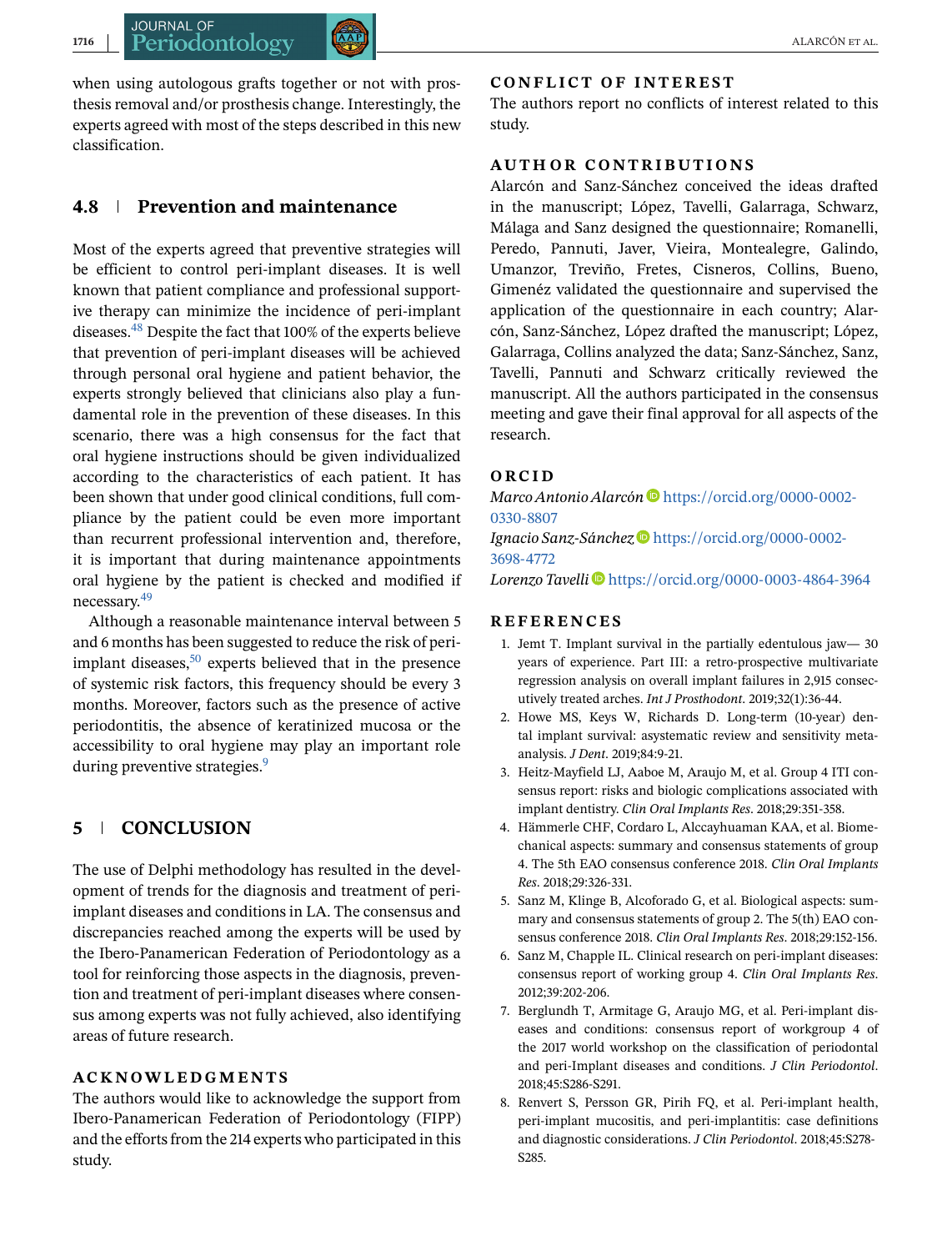- <span id="page-20-0"></span>9. Heitz-Mayfield LJA, Heitz F, Lang NP. Implant disease risk assessment IDRA-a tool for preventing peri-implant disease. *Clin Oral Implants Res*. 2020;31:397-403.
- 10. Romito GA, Feres M, Gamonal J, et al. Periodontal disease and its impact on general health in Latin America: lAOHA consensus meeting report. *Braz Oral Res*. 2020;34:e027. [https://doi.org/](https://doi.org/10.1590/1807-3107bor-2020.vol34.0027) [10.1590/1807-3107bor-2020.vol34.0027.](https://doi.org/10.1590/1807-3107bor-2020.vol34.0027)
- 11. v O R, H AN, & Rösing CK, et al. Epidemiology of periodontal diseases in adults from Latin America. *Periodontology 2000.* 2015;67:13-33.
- 12. Boulkedid R, Abdoul H, Loustau M, et al. Using and reporting the Delphi method for selecting healthcare quality indicators: a systematic review. *Plos One*. 2011;6(6): e20476. [https://doi.org/](https://doi.org/10.1371/journal.pone.0020476) [10.1371/journal.pone.0020476](https://doi.org/10.1371/journal.pone.0020476)
- 13. Dalkey N, & Helmer O. An experimental application of the DEL-PHI method to the use of experts. *Manage Sci*. 1963;9:458-467.
- 14. Humphrey-Murto S, Varpio L, Wood TJ, et al. The use of the Delphi and other consensus group methods in medical education research: a review. *Acad Med.* 2017;92:1491-1498.
- 15. Hohmann E, Brand JC, Rossi MJ, et al. Expert opinion is necessary: Delphi panel methodology facilitates a scientific approach to consensus. *Arthroscopy*. 2018;34:349-351.
- 16. Noguerol Rodriguez B, & Llodra Calvo JC. Periodontics in Spain, 2025: a Delphi study. (in Spanish) *SEPA*. Available at: [https://www.sepa.es/web\\_update/wp-content/uploads/](https://www.sepa.es/web_update/wp-content/uploads/2015/03/2012_DELPHI_FINAL.pdf) [2015/03/2012\\_DELPHI\\_FINAL.pdf](https://www.sepa.es/web_update/wp-content/uploads/2015/03/2012_DELPHI_FINAL.pdf)
- 17. Madianos P, Papaioannou W, Herrera D, et al. EFP Delphi study on the trends in periodontology and periodontics in Europe for the year 2025. *J Clin Periodontol*. 2016;43:472-481.
- 18. Sanz M, Noguerol B, Sanz-Sanchez I, et al. European association for osseointegration Delphi study on the trends in implant dentistry in Europe for the year 2030. *Clin Oral Implants Res*. 2019;30:476-486.
- 19. Schwarz F, Derks J, Monje A, et al. Peri-implantitis. *J Clin Periodontol*. 2018;45:S246-S266.
- 20. Jacobs R., Vranckx M., Vanderstuyft T, et al. (2018). CBCT vs other imaging modalities to assess peri-implant bone and diagnose complications: a systematic review. *Eur J Oral Implantol*, 11:77-92.
- 21. Romandini M., Lima C., Pedrinaci I., et al. Prevalence and risk/protective indicators of peri-implant diseases: a universityrepresentative cross-sectional study. *Clin Oral Implants Res*. 2021;32:112-122.
- 22. Tonetti M., Palmer R.. Clinical research in implant dentistry: study design, reporting and outcome measurements: consensus report of working group 2 of the VIII european workshop on periodontology. *J Clin Periodontol*. 2012;39:73-80.
- 23. de Siqueira RAC, Savaget Gonçalves Junior R, dos Santos P G.F, et al.. Effect of different implant placement depths on crestal bone levels and soft tissue behavior: a 5-year randomized clinical trial. *Clin Oral Implants Res*. 2020;31:282-293.
- 24. al Amri MD, Al-J SS, al Baker AM, et al. Soft tissue changes and crestal bone loss around platform-switched implants placed at crestal and subcrestal levels: 36-month results from a prospective split-mouth clinical trial. *Clin Oral Implants Res*. 2017;28:1342-1347.
- 25. Katafuchi M, Weinstein BF, Leroux BG, et al. (2018). Restoration contour is a risk indicator for peri-implantitis: a cross-sectional radiographic analysis. *J Clin Periodontol*. 45: 225-232.
- 26. Pesce, P., Canullo, L., Grusovin, M. G., et al. Systematic review of some prosthetic risk factors for periimplantitis. *J Prosthet Dent*. 2015;114:346-350.
- 27. Rakic M, Galindo-Moreno P, Monje A, et al. How frequent does peri-implantitis occur? A systematic review and meta-analysis. *Clin Oral Investig.* 2018;22:1805-1816.
- 28. Louropoulou A, Slot D E, van der Weijden F. The effects of mechanical instruments on contaminated titanium dental implant surfaces: a systematic review. *Clin Oral Implants Res*. 2014;25:1149-1160.
- 29. Kordbacheh Changi K, Finkelstein J, Papapanou PN. Periimplantitis prevalence, incidence rate, and risk factors: a study of electronic health records at a U.S. dental school. *Clin Oral Implants Res.* 2019;30(4):306-314.
- 30. Figuero, E., Graziani, F., Sanz, I., et al. Management of periimplant mucositis and peri-implantitis. *Periodontology 2000.* 2014;66:255-273.
- 31. Liu S, Li M, Yu J.. Does chlorhexidine improve outcomes in non-surgical management of peri-implant mucositis or periimplantitis? A systematic review and meta-analysis. *Med Oral Patol Oral Cir Bucal.* 2020;25(5); e608-e615.
- 32. Romeo E, Ghisolfi M, Murgolo N, et al. Therapy of periimplantitis with resective surgery: a 3-year clinical trial on rough screw-shaped oral implants. Part I: clinical outcome. *Clin Oral Implants Res.* 2005;16(1): 9-18.
- 33. Schwarz F, Hegewald A, John G, et al. Four-year follow-up of combined surgical therapy of advanced peri-implantitis evaluating two methods of surface decontamination.*J Clin Periodontol*. 2013;40: 962-967.
- 34. Tomasi C, Regidor E, Ortiz-Vigón A, et al.. Efficacy of reconstructive surgical therapy at peri-implantitis-related bone defects. A systematic review and meta-analysis. *J Clin Periodontol*. 2019;46:340-356.
- 35. Roos-Jansåker A-M., Persson GR., Lindahl C, et al.. Surgical treatment of peri-implantitis using a bone substitute with or without a resorbable membrane: a 5-year follow-up. *J Clin Periodontol*. 2014;41: 1108-1114.
- 36. Sanz-Sánchez I, Ortiz-Vigón A, Sanz-Martín I, et al. Effectiveness of lateral bone augmentation on the alveolar crest dimension. *J Dent Res*. 2015;94:128S-142S.
- 37. Naenni N, Lim H-C., Papageorgiou SN, et al. Efficacy of lateral bone augmentation prior to implant placement: a systematic review and meta-analysis. *J Clin Periodontol*. 2019;46:287-306.
- 38. Fretwurst T, Garaicoa-Pazmino C, Nelson K., et al. Characterization of macrophages infiltrating peri-implantitis lesions. *Clin Oral Implants Res.* 2020;31:274-281.
- 39. Galarraga-Vinueza ME, Dohle E, Ramanauskaite A, et al. Antiinflammatory and macrophage polarization effects of Cranberry Proanthocyanidins (PACs) for periodontal and peri-implant disease therapy. *J Periodontal Res.* 2020;55:821-829.
- 40. Wang H-L., Garaicoa-Pazmino C, Collins A, et al. Protein biomarkers and microbial profiles in peri-implantitis. *Clin Oral Implants Res.* 2016;27:1129-1136.
- 41. Galarraga-Vinueza ME, Obreja K, Ramanauskaite A, et al. Macrophage polarization in peri-implantitis lesions. *Clin Oral Investig.* 2021;25(4): 2335-2344.
- 42. Mayer Y, Ginesin O, Horwitz J. A nonsurgical treatment of periimplantitis using mechanic, antiseptic and anti-inflammatory treatment: 1 year follow-up. *Clin Exp Dent Res.* 2020;6:478-485.